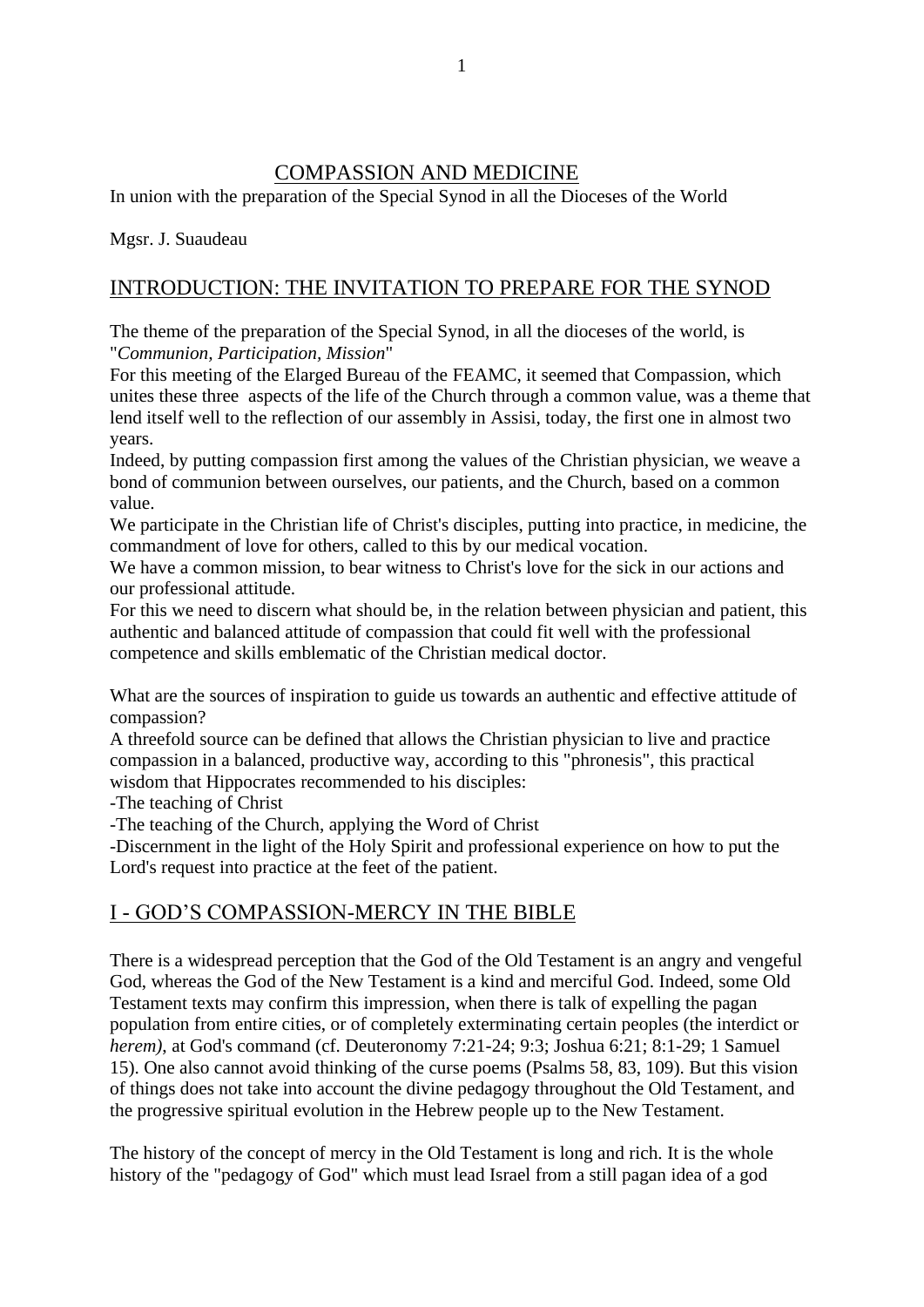proper to Israel, who makes him win his battles and seems to demand the blood of his enemies, to the God who created the world beautiful and good and wants the happiness of man.

The whole history of the chosen people is a long alternation of increasing unfaithfulness to God, which leads the people to repeated disasters, and of return to God "*with a broken and crushed heart*", but full of trust. Each time Israel realises its unfaithfulness, it appeals to mercy, and this is what will happen especially during the great trial of the destruction of Jerusalem and the Babylonian exile, which will provoke the birth of this small group of "*poor and faithful*" Hebrews (the "*anawim*") who will allow the Hebrew people to rebound and recover. The prophets link God's mercy to the image of God's ardent love for Israel, a love like the love of a husband and wife, "a *special power of love, which prevails over the sin and infidelity of the chosen people" 1 .*

Speaking of compassion or mercy the Old Testament uses the term *rahamim,* derived from the word *rehem*, which refers to the mother's womb. It can sometimes even refer to the entrails, which were considered the seat of feelings. The other word that is also used for mercy is *hesed*, <sub>י</sub>חסד: (maternal tenderness). It means faithfulness, undeserved favour, kindness, benevolence. It does not simply denote an emotion - sorrow at human misery - but rather God's utterly free concern for man. It expresses a relationship that is established over time.

God, the holy one, the all-powerful one, looks into the distress of people, for which they alone are often responsible, sees the misery of the poor and the unfortunate, hears their complaint, stoops down to them, to join them in their distress. This word designates the fact that God continues to care for his people despite their infidelities, and forgives them, gives them a new chance. The message of divine *ḥesed* lifts (a little) the veil on that secret of God which is his mercy, a mystery for human thought, a mystery which can only be approached through Revelation

# II - JESUS, WITNESS OF MERCY , WITNESS OF COMPASSION

In the Gospels, Jesus presents himself as one who has "compassion", compassion before the crowds without a shepherd, compassion for the sick, compassion for the grieving, compassion before the sinful man, slave to his sin.

In the New Testament, the word mercy is expressed through the word *oiktirmos* which means emotion, pain, and benevolence. The word *eleos*, which designates affect, emotion, has often been used to translate the word *ḥesed* (tenderness) or more precisely hen*,* which is used to designate mercy. But, the entrails *(splanchna)* represent more specifically the mercy that comes from from the deepest being . This is why the verb that the Gospels use to speak of the compassion of which Jesus is subject is *splagchnizomai*, Σπλαγχνίζομαι (ἐσπλαγχνίσθη) which translates into «being deeply moved with compassion», "being moved in the entrails". The image conveyed by this verb is very strong: in fact, it indicates the movement of the bowels that are shaken by something or someone. In the case of Jesus' compassion, he is moved "deep within himself", in the bowels. In the Semitic world, the bowels of the human

<sup>1</sup> John Paul II, Encyclical *Dives in Misericordiae,* 4.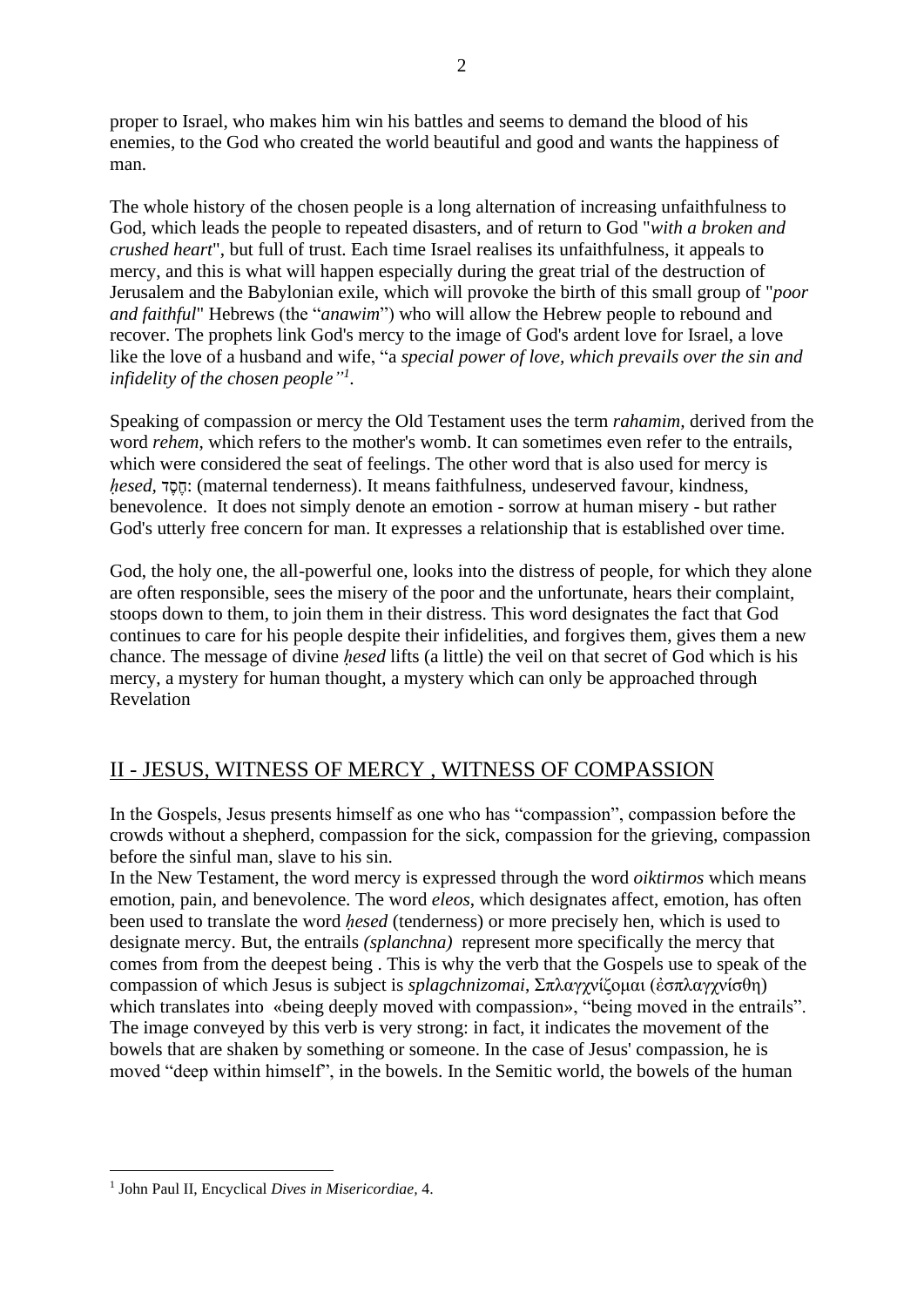being, the intestines and the womb, are considered to be the seat of the deepest feelings such as compassion and mercy. $2$ .

Let us take a few examples of this capacity for compassion so proper to Jesus.

## 1) Mark 1:41: Healing the Leper

The first occasion of the verb Σπλαγχνίζομαι (*splagchnizomai)* is at the beginning of the Gospel of Mark , in the encounter between Jesus and the leper. At the latter's pleas, "[Jesus] *had compassion on him , reached out his hand, touched him and said to him, "I am willing, be cleansed!* (Mk 1:41). Compassion: here σπλαγχνίσθεὶς.The first appearance of the verb splagchnizomai, ἐσπλαγχνίσθη in the Gospels is at the beginning of the Gospel of Mark, in the encounter between Jesus and the leper.

Compassion: here σπλαγχνίσθεὶς

The inner movement that starts from the bowels leads Jesus not only to heal with his word, but also to touch the leper, overcoming the social distance prescribed by the book of Leviticus (cf. Lev 13-14) which imposed a clear separation between the community and the sick person, to avoid being contaminated by impurity. And yet, this time, it is the holiness of Jesus that proves contagious, healing the leper.

This passage was commented on by Pope Francis at the Angelus on 14 February 2021 in St Peter's Square:

"*Today's Gospel (cf. Mk 1:40-45) presents us with the encounter between Jesus and a man sick with leprosy (…). Jesus allows this man to draw near him; He is moved to the point of reaching out His hand and touching him. This was unthinkable at that time… God draws near to our lives; he is moved to compassion because of the fate of wounded humanity and comes to break down every barrier that prevents us from being in relationship with him, with others and with ourselves. He drew near... Closeness. Remember this word, closeness. Compassion. The Gospel says that Jesus, seeing the leper, was moved with compassion, tenderness. Three words that indicate God's style: closeness, compassion, tenderness*. "

This attitude of "transgression" out of compassion that the Lord shows us must be ours: we too must not stand "*at a distance*", we must "*establish a relationship*" "*enter into communion*" "*get involved in the life of the other*": this is compassion. We must not put on a mask to camouflage ourselves, we must involve ourselves in the sufferings of others:

" *To respect the rules regarding good reputation and social mores, we often silence pain or we wear masks that camouflage it. To balance the calculations of our selfishness and the interior laws of our fears we do not get that involved with the sufferings of others. Instead, let us ask the Lord for the grace to live these two "transgressions" from today's Gospel*"

### 2) Mark 6:34: First multiplication of loaves and fishes

In Mark's Gospel, the verb "to have compassion" appears again before the two episodes of the multiplication of the loaves, but in two different ways.

<sup>2</sup> Cf. H. Kòster, "σπλάγχνον, σπλαγχνίζομαι, εὔσπλαγχνος, πολύσπλαγχνος, σπλάγχνος", in: Grande Lessico del Nuovo Testamento, Brescia, Paideia, 1979, vol. XII, 903-934.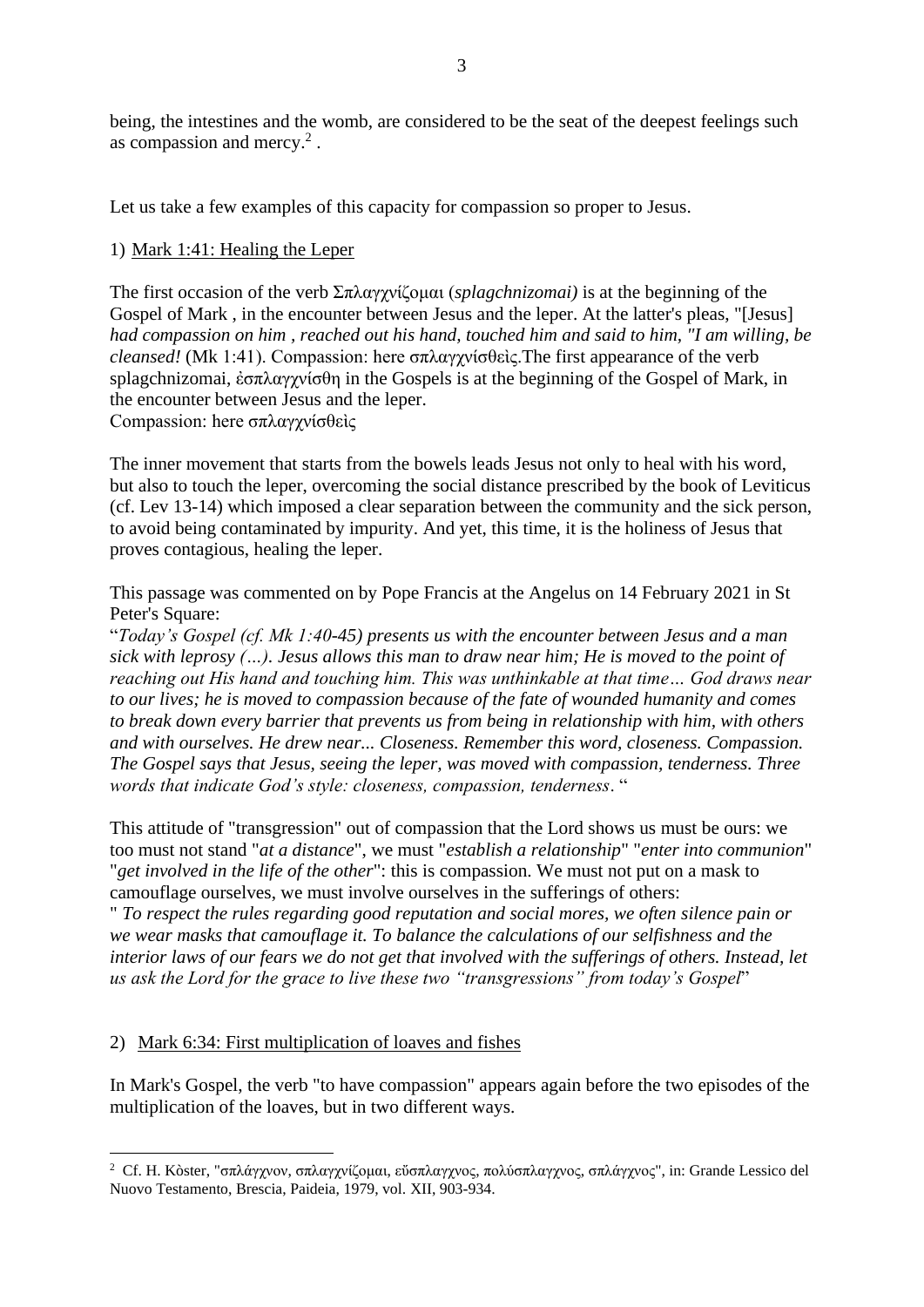In the first account, the narrator presents Jesus' reaction to the crowd that had gathered to meet him

"*When Jesus landed and saw a large crowd, he had compassion on them, because they were like sheep without a shepherd. So, he began teaching them many things*." (Mark 6:34) Compassion: ἐσπλαγχνίσθη

Jesus' heart is stirred by the crowd, which to him appears disoriented and lost, without guides to deal with them (cf. Ezek 34). Compassion leads Jesus to give his word, taking on the task of teaching many things and spending time and energy in the service of the crowd. This attitude is all the more striking because it is the counterpoint to that of the disciples, who would like to get rid of the embarrassment of having people around and say to Jesus: "*This is a remote place and it's already very late. Send the people away so that they can go to the surrounding countryside and villages and buy themselves something to eat*." (Mk 6:35-36). Jesus responds to this request by making the first multiplication of the loaves reported by the Gospel of Mark."The place is deserted and it is too late; let them go, so that when they go to the countryside and the surrounding villages, they can buy themselves food" (Mk 6:35-36). Jesus responds to this request by carrying out the first multiplication of the loaves reported in Mark's Gospel.

### 3) Mark 8: 2-3: Second loaf multiplication

In the second episode, it is Jesus himself who expresses his inner feelings. This time, it is the tiredness and hunger of the people, gathered around him to hear His Word, that touches the heart of Jesus, with the concern that without food they will not be able to make the journey home (cf. Mk 8:3):

*"In those days, when a large crowd had gathered again and had nothing to eat, Jesus called the disciples and said to them: I am moved with compassion for this crowd, for they have been with me three days and have nothing to eat. If I send them home on an empty stomach, their strength will fail them on the way, for some of them have come from afar.*" (Mark 8:2-3) Compassion: Σσπλαγχνίζομαι

The result of this inner movement of Jesus is the second multiplication of the loaves.

### 4) Mark 9: 22-24, The plea of the father for his epileptic son

In Mark we find another recurrence of the verb 'to have compassion' applied to Jesus in another direct discourse. This time it is not Jesus who takes the initiative, but the father of an epileptic boy possessed by a mute spirit appeals to the Lord's compassion for help, after the disciples' attempt has failed: *'But if you can do anything, have compassion on us and help us'*. Compassion: σπλαγχνίσθεὶς

#### 5) Luke 7:11-15, Resurrection of the son of the widow of Nain.

In Luke, it is said on one occasion that Jesus has compassion: this is the episode of the resurrection of the widow's son from Nain. It is when he meets the widow who accompanies her only son to the tomb:

"*And when the Lord saw her, he had compassion on her and said to her, "Do not weep."* "" (Lk 7:13).

The miracle of the child's resurrection is born from this inner turmoil. Compassion: ἐσπλαγχνίσθη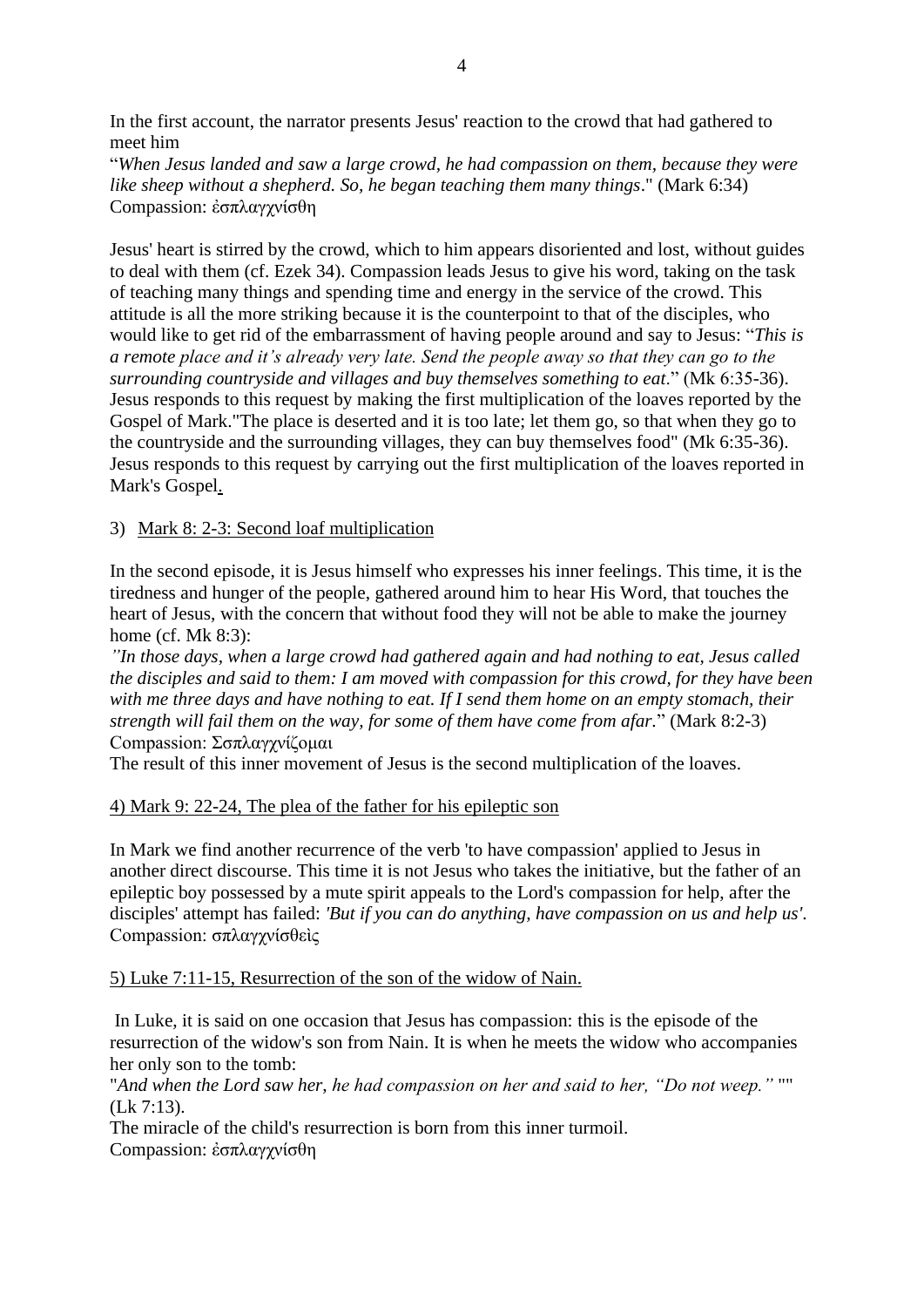Pope Francis, in a homily given in the chapel of St Martha's House on 17 September 2019, commented on this Gospel of the son of the widow of Nain, emphasising the compassion shown by Jesus, a compassion that we must imitate in our relationship with others. Compassion, he says, is "*the language of God*". It is like "*the glasses of the heart*": it makes us see things as they are, in their sometimes dramatic reality. For Jesus, the compassion that dwells in his heart makes him see what is essential: the mother of the dead man, who has lost her only son, and is left alone, for her whole life. And Jesus is not content to have pity, he acts. Next to Jesus, there are the disciples, who do not understand, just as they did not understand on the day of the multiplication of the loaves, and they only wanted one thing: that Jesus should send the crowd away. If compassion is the language of God, human language is indifference.

"*On the one hand, there is the gesture of Jesus, always compassion and on the other, the attitude of the disciples, selfish. They do not get their hands dirty. And here, if compassion is the language of God, often human language is indifference…It is precisely a question of «justice*», commented Pope Francis., as he addressed the issue.

"In this passage from the Gospel of Luke, there is a word that is repeated in the Gospels: *compassion.* The evangelist does not say that Jesus *'had compassion'*, but that he *'was moved with compassion'* (Luke 7:13). Luke describes it explicitly: "*The Lord was moved with great compassion*".

#### 6) The Parable of the Good Samaritan (Luke 10: 30-35)

The Gospel of Luke contains the Parable of the 'Good Samaritan' which lies at the heart of Jesus' discourse on Compassion.

*" A certain man went down from Jerusalem to Jericho, and fell among thieves, which stripped him of his raiment, and wounded him, and departed, leaving him half dead.*

*And by chance there came down a certain priest that way: and when he saw him, he passed by on the other side.*

*And likewise, a Levite, when he was at the place, came and looked on him, and passed by on the other side.*

*But a certain Samaritan, as he journeyed, came where he was: and when he saw him, he had compassion on him,*

*And went to him, and bound up his wounds, pouring in oil and wine, and set him on his own beast, and brought him to an inn, and took care of him.*

*And on the morrow when he departed, he took out two pence, and gave them to the host, and said unto him, Take care of him; and whatsoever thou spendest more, when I come again, I will repay thee."*

Compassion: ἐσπλαγχνίσθη.

The Samaritan who, unlike the priest and the Levite, sees the man lying on the ground, half dead, stops because his heart is gripped by compassion. But he does not stop because of a simple movement of pity that would make him go back. He stops to act, almost professionally, and he is not satisfied with carrying the wounded man to the inn, but he ensures the continuation, the "follow up": the convalescence of the wounded man in good conditions; and he will verify this on his return: (Luke 10:30-35)

Pope Francis has commented the Parable of the Good Samaritan in various occasions, with different insights. In his General Audience of April 27 2016, he started opposing the selfish and indifferent attitudes of the priest and the Levite to the attitude of active service of the Samaritan: this, shows that theology do not help to get a loving heart. The priest and the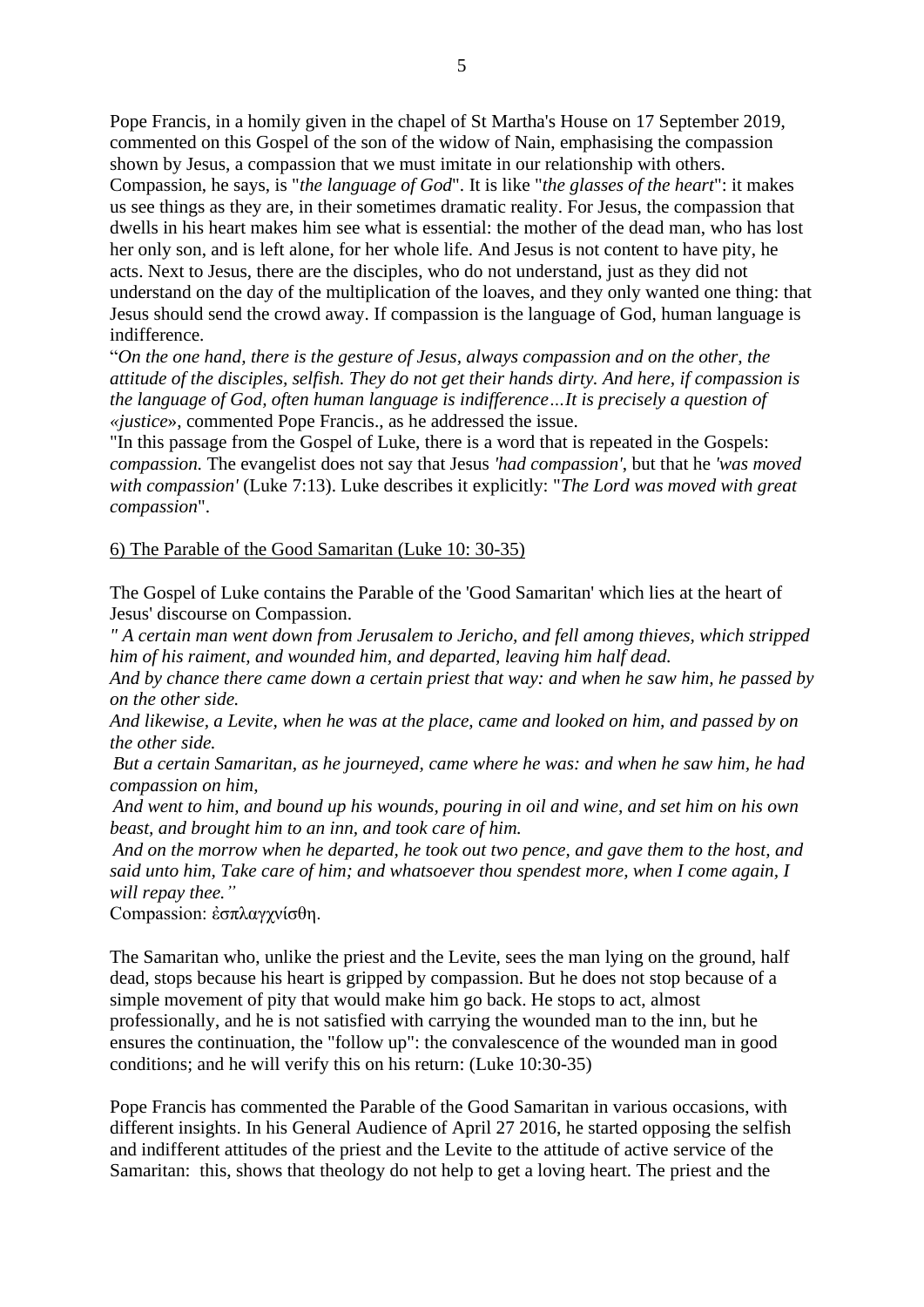Levite needed more than theology or liturgical rubrics to become loving persons. They needed what the pagan and impure Samaritan had: the capacity to compassion. And he was that way in synchrony with the heart of God:

"Those *who attend the house of God and know his mercy do not automatically know how to love their neighbor. It is not automatic! You may know the whole Bible, you may know all the liturgical rubrics, you may know all theology, but from this knowledge love is not automatic: loving has another path, it requires intelligence, but also something more...(…). the* 

*Samaritan, (…) when he saw the wounded man, he did not pass by like the other two, who were linked to the Temple, but "he had compassion" (v. 33). Thus the Gospel says: "He had compassion", that is, his heart, his emotions, were moved! This is the difference. The other two "saw", but their hearts remained closed, cold. While the Samaritan was in synchrony with the very heart of God. Indeed, "compassion" is an essential characteristic of God's mercy*".

The second point from the parable which is then underlined by Pope Francis regards the way the Samaritan put in effect compassion:

"*The Samaritan (…) binds up that man's wounds, takes him to an inn, takes care of him personally, and provides for his care. All this teaches us that compassion, love, is not a vague sentiment, but means taking care of the other even paying for him. It means compromising oneself, taking all the necessary steps so as to "approach" the other to the point of identifying with him*".

Thus, compassion is not a simple feeling. Compassion leads the compassionate to act for the good of the other, which means immersing oneself in the other's situation, and taking on oneself some of his/her suffering.

## III – COMPASSION: WHAT IS IT?

### 1) Definition of Compassion – What motivates caregivers

Compassion, from Latin cum patior, 'I suffer with' and Greek συμ πάθεια, sym patheia, sympathy) is a feeling by which an individual is inclined to perceive or feel the suffering of others and impelled to remedy it, out of love, morality or ethics. Compassion is "*that affect which leads us to share the evils and the sufferings of others*" 3

It is a relational affect, which has its cause in others, which is oriented towards others. It is aimed at others<sup>4</sup>.

Compassion must be distinguished from two terms which are almost synonymous and yet have different values: pity and mercy.

### 2) Compassion and Pity

The terms 'pity' and 'compassion' are often used synonymously, although there are clear differences between them which mean that pity remains at the level of a feeling which can be quite ambiguous, while compassion goes beyond feeling to act. Therefore, pity is an affect, while compassion can be considered a virtue and not just an affect.

<sup>3</sup> Myriam Revault d'Allones, L'homme compassionnel, Seuil, 2008, p.7.

<sup>4</sup> Agata Zielinski, La compassion, de l'affection à l'action, Etudes, 2009, vol.410, n°1, pp. 55-65. Voir p. 58.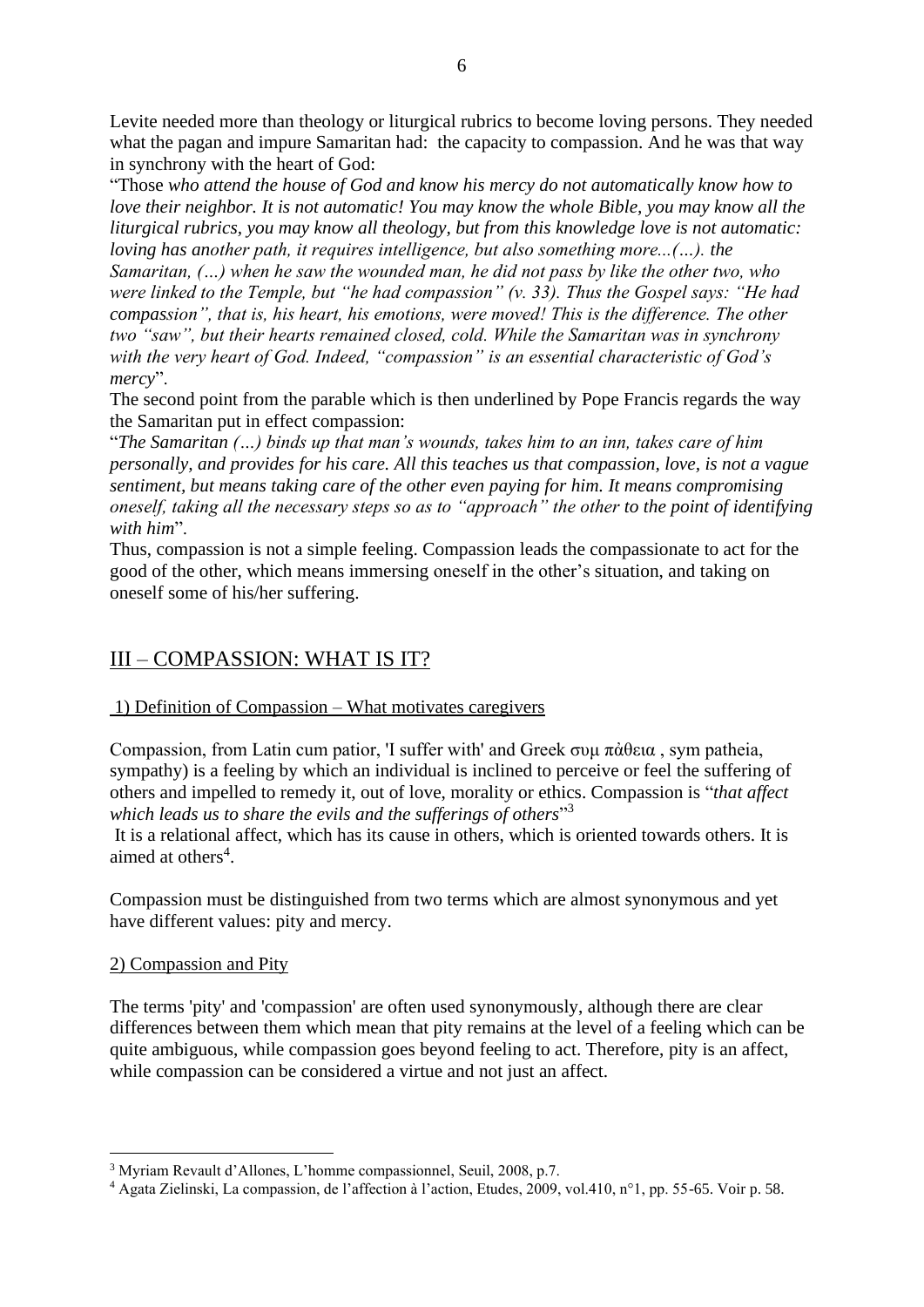Compassion is different from mere pity: pity can be based on a kind of condescension, which is not found in compassion. Instead, compassion implies a sense of shared humanity, beyond any social considerations .

#### a) Pity is a return to self. Compassion is directed to the others.

Compassion is different from mere pity: pity can be based on a kind of condescension, which is not found in compassion. On the contrary, compassion implies a sense of shared humanity, beyond any social consideration<sup>5</sup>.

*In pity I feel sorry for my own suffering. Compassion is directed at others. In compassion I am not afraid for myself, but I am benevolent* 

Compassion is aimed at others, not at oneself. Pity, on the contrary, is a return to oneself. Paul Ricoeur defines compassion as one of the " *feelings spontaneously directed towards others*" <sup>6</sup> , " *a wish to share the pain of others* ". He differentiates compassion from "*simple pity, in which the self is secretly pleased to know it has been spared"<sup>7</sup>* The intentional aim is directed towards others, not oneself. This difference in aim enters in the classic distinction between compassion and pity.

Thus, develops Zielinski, , "*the feeling of pity would have as a characteristic the return on oneself or the projection of oneself in the other, guided by the fear of suffering. A mirror effect: I feel pity insofar as I have the intuition that this suffering could also affect me - and it is then on my possible suffering that I feel sorry for myself. [...]*. *I put suffering at a distance, the better to preserve myself from it; I feel and act out of fear of my suffering Now, in compassion, it is not the side of fear that dominates or animates us, but the benevolence that turns towards others*<sup>8</sup> ." In pity I feel sorry for my own suffering. In compassion I am not afraid for myself, but I am benevolent .

b) In pity I feel sorry for a person like I feel sorry for a little dog dying. In compassion I put myself in each other's situation and I try to do something

The model given by Pope Francis in his morning meditation in the chapel of Santa Martha House, on Friday, October 30, 2015 is that of the compassion of God.

God's compassion is not to feel sorrow: that is mere pity. God has compassion, not pity. That is why he went so far as to send his son: "*God's compassion is not pity: the two things have nothing to do with each other*," the Pope warned. Indeed, "*I can feel sorrow for a little dog who is dying or about a situation*". And *"I can feel sorry for a person: I feel sorry, I'm sorry that this is happening*". Instead, "*God's compassion is to place himself in the difficulty, to put himself in the situation of the other, with his Fatherly heart*". And "*this is why he sent his Son*".

<sup>5</sup> Lawrence A. Blum, Moral Perception and Particularity, Cambridge University Press, 28 janvier 1994, 273 p. (ISBN 978-0-521-43619-9, lire en ligne [archive]), p. 178.

<sup>6</sup> Paul Ricoeur, Soi-même comme un autre , Seuil, 1991 p-224.

Paul Ricoeur, Oneself as another, translated by Kathleen Blamey, The University of Chicago Press, 1992, p.192. 7 Paul Ricoeur, Soi-même comme un autre , Seuil, 1991 p.223.

Paul Ricoeur, *Oneself as another*, translated by Kathleen Blamey, The University of Chicago Press, 1992, p.191. <sup>8</sup> Agata Zielinsky, Enseigne la philosophie à l'Académie de Créteil. Bénévole à la Maison

Médicale Jeanne Garnier (Soins palliatifs). Agata Zielinski, La compassion, de l'affection à l'action, Etudes, 2009, vol.410, n°1, pp. 55-65. Voir p.60.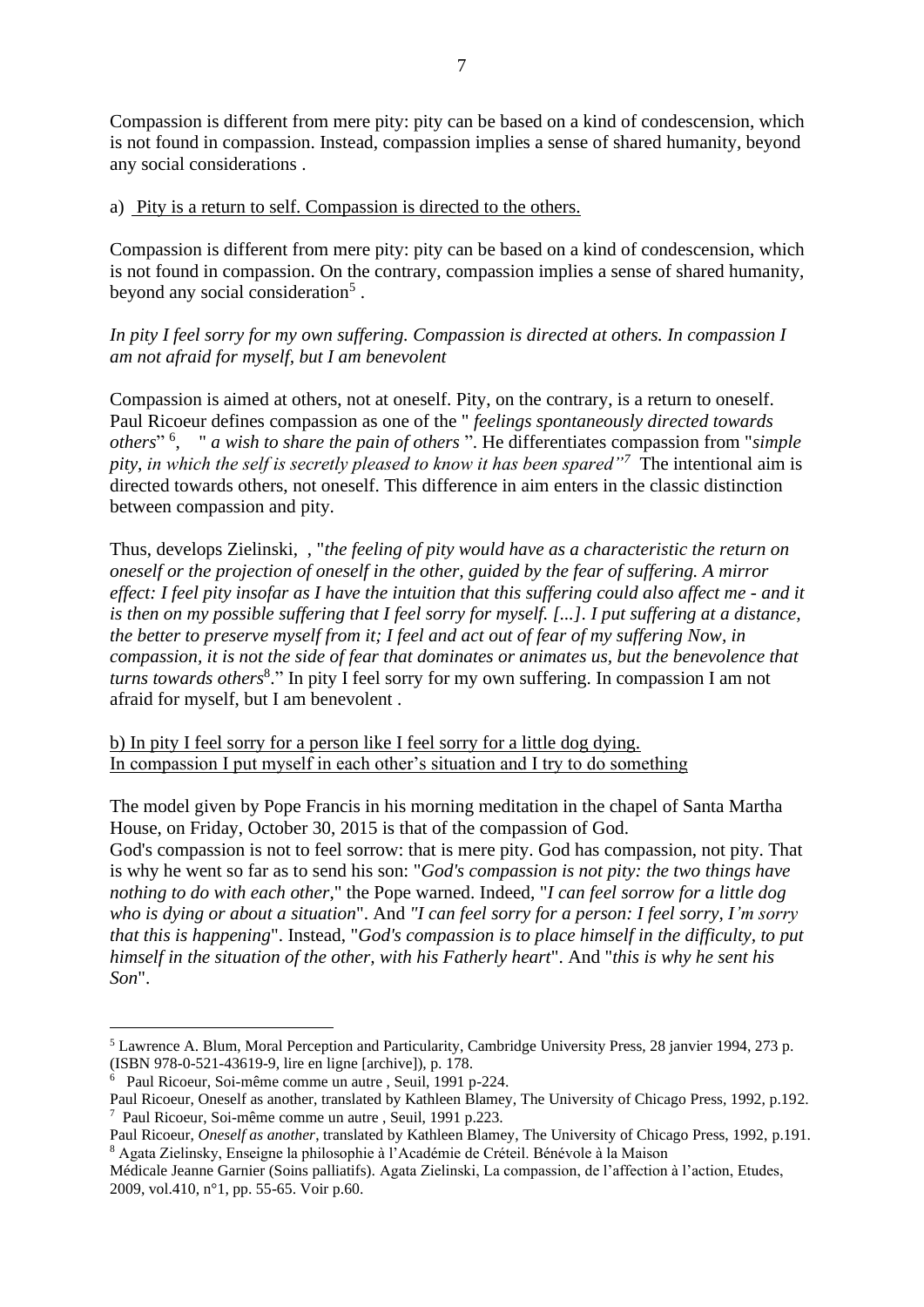God's compassion is to save. God puts all his heart into it.

"*Jesus' compassion appears in the Gospel*", Pope Francis continued, recalling how "*Jesus healed people, but was not a medicine man*". Rather, Jesus "*healed people as a sign — in addition to truly healing them — he healed as a sign of God's compassion, in order to save, in order bring the lost sheep back to its fold*", and to return "*the woman's lost coins to her purse*", the Pope added, referring to Gospel's parables.

"*God feels compassion*", Pope Francis added. He "*presents his Fatherly heart to us, he presents his heart to each of us*".

It is on the model of this compassion of God, a compassion that does not stop at pity alone, but acts for the good of the other, to find a solution to his problem, that we must model our own compassion.

### c) The feeling of pity is ambiguous. It leads to "compassionate" euthanasia

The feeling of pity is ambiguous. It is covered by an excuse of compassion which is in fact a desire to free oneself from one's own discomfort or suffering in front of the misfortune of others. It is pity, not compassion, that leads to euthanasia, which is done to "eliminate suffering": the baby is thrown out with the bathwater.

Suffering certainly calls for compassion: the wounded dog writhing in pain is put down, the condemned man is given the coup de grâce. Would we refuse this gesture of charity to the innocent: in fact, several convinced Catholics felt that it was their duty to put an end to the suffering of their loved ones. However, this pity is itself ambiguous: pain is indeed intolerable, but not only for the patient; it is perhaps even more so for those who assist the patient. By "freeing" the patient, they are freeing themselves. In "humanitarian" euthanasia there is in fact a violation of the law: I see a handicapped child, I bend over the cradle of this deformed person: I feel "pity", I kill him. It's a very egocentric pity. I did not ask the person concerned for his opinion. In fact, I got rid of the burden of the deformed person. But the deformed person has a fundamental right to life.

Is the patient's freedom really respected? Or are we not taking him "at his word"? A cry for help is answered with a gesture of death. Giving death dispenses with the need to hear this call; the "make me die" masks "listen to my pain, listen to me, relieve me". It is in fact more difficult to "accompany" a patient than to kill him.

### 3) Compassion and Mercy

### *Mercy, source and root of Compassion*

Compassion is rooted in mercy, and the two terms are used in a very similar way, although there is a clear difference between them: mercy is a feeling in the face of another's misery. Compassion, driven by mercy, acts to help the sufferer in whatever way it can.

"Misericordia: the Latin word literally means: to have one's heart (cor) with the poor (miser). To have a heart that beats for the poor . In French, "miséricorde" means "*a feeling by which the misery of others touches our heart*" (Le Littré)

This humanist definition designates an attitude that allows us to overcome our selfishness and egocentrism, to keep our heart close to others, especially to the poor and the unfortunate: a forgetting of oneself in order to turn towards others This humanist definition designates an attitude that allows us to overcome our selfishness and self-centeredness, to keep our hearts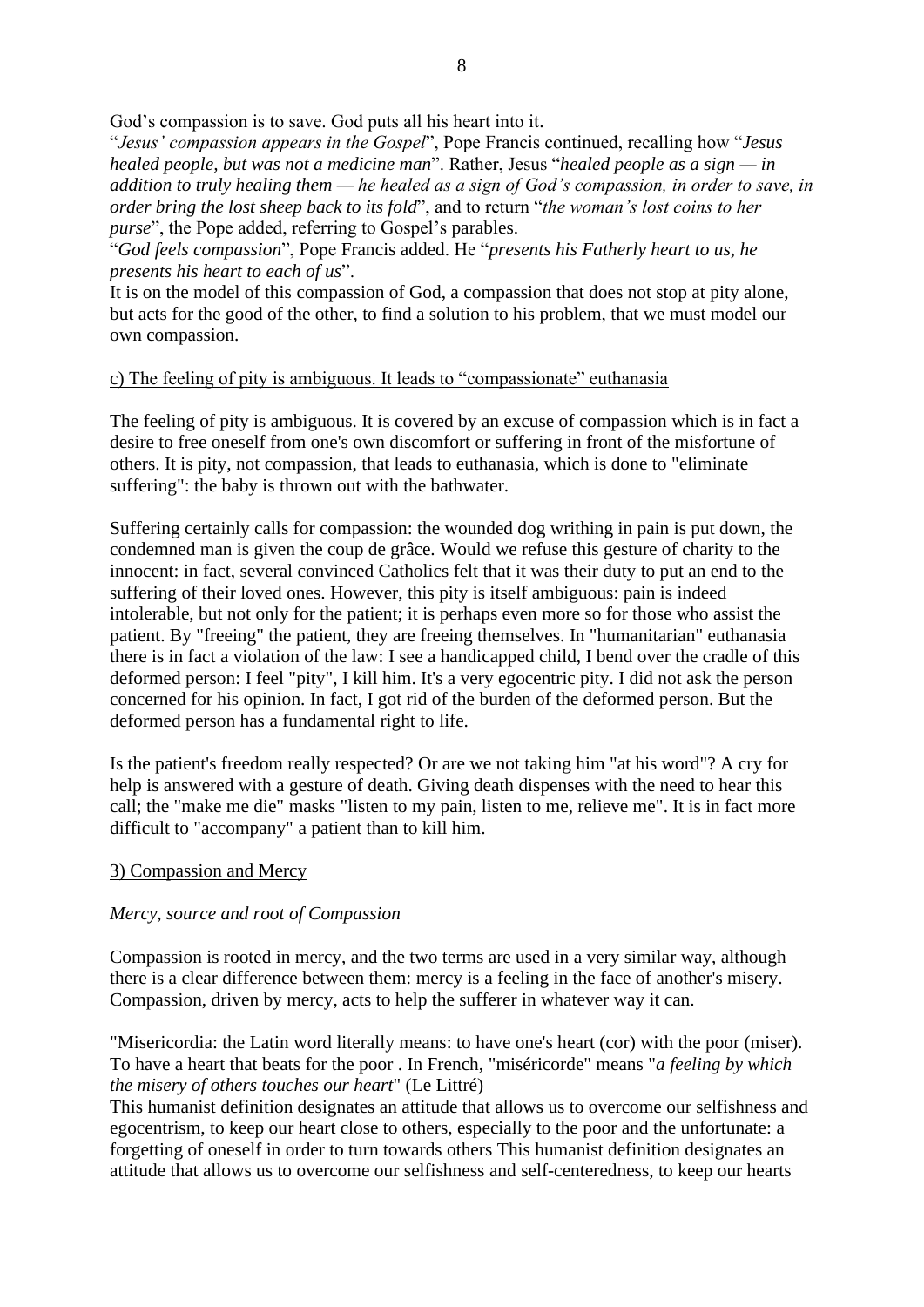with others, especially with the poor and the unfortunate: to forget oneself to turn to others. The word "mercy" is, for many people today, difficult to understand. Today, we admire more those who know how to impose themselves, how to assert their interests. Mercy is often seen as weakness, and weakness is hardly admired today.

This is not a weakness, but a strength. It is a question of overcoming a narcissism that is a slave to its ego. Mercy is free. So free that it can forget itself, surpass itself, forget itself, transcend itself

### *Mercy: a theme neglected by theology*

The theme of God's mercy, so central in the Bible, so essential for today's world, is barely mentioned in dogmatic theology textbooks. They treat divine mercy only as one attribute of God, among others, and only mention it briefly, after the attributes linked to the very essence of God.

The absence of theological reflection on this central message of the Bible has meant that the very word mercy has become obsolete and is now used only to designate a 'soft' pastoral care or a lax attitude, which lacks clarity and firmness and has no other objective than to please everyone. The mercy we speak of is no more than a pseudo-mercy if we are no longer seized with reverential fear before the holiness of God.

#### *Mercy: Contemporary Criticism*

A critique of the compassion and mercy promoted by religion is found in Friedrich Nietzsche, who considers that compassion only exaggerates suffering. According to Nietzsche, mercy is not altruism, but a form of selfishness and personal pleasure. The merciful wants to show the poor that he is superior. Nietzsche proclaims a kind of counter-gospel that runs counter to the Christian gospel of mercy. He contrasts the God of mercy with the 'superman' and his will to power, Dionysus with the crucified Christ. Nietzsche's words on the morality of the strong ("*Beyond Good and Evil*", "*Genealogy of Morals*") had dramatic repercussions in history.

Today, movements that claim to be social Darwinists, whose only creed is to assert the right of the strongest and impose their economic interests, without regard for anyone else, have taken over from pre-war eugenics to support a system that favours the strongest, the richest, those who have power. Those who cannot keep up are simply trampled and crushed. In this context it is understandable that the words compassion or mercy have fallen out of fashion. In the ears of many, they have a sentimental connotation, they are worn out and sound old-fashioned and dusty. Those who follow the teaching of the Sermon on the Mount appear naive, "out of touch", and are smiled upon indulgently.

#### 4) Compassion as empathy, benevolence, active solidarity

Compassion is a predisposition to perceive and recognise the pain of others, driven by a deep sense of love for the other in the sense of *philia* or *agape* love, leading to a response of solicitude, active solidarity, even commitment. It is a form of empathy based on the recognition of the pain and suffering of the other: "*It is not simply a matter of feeling something of the other's pain, but rather of implementing what can ease their suffering*." <sup>9</sup> .

<sup>9</sup> Agata Zielinski, La compassion, de l'affection à l'action, Etudes, 2009, vol.410, n°1, pp. 55-65. Voir p. 60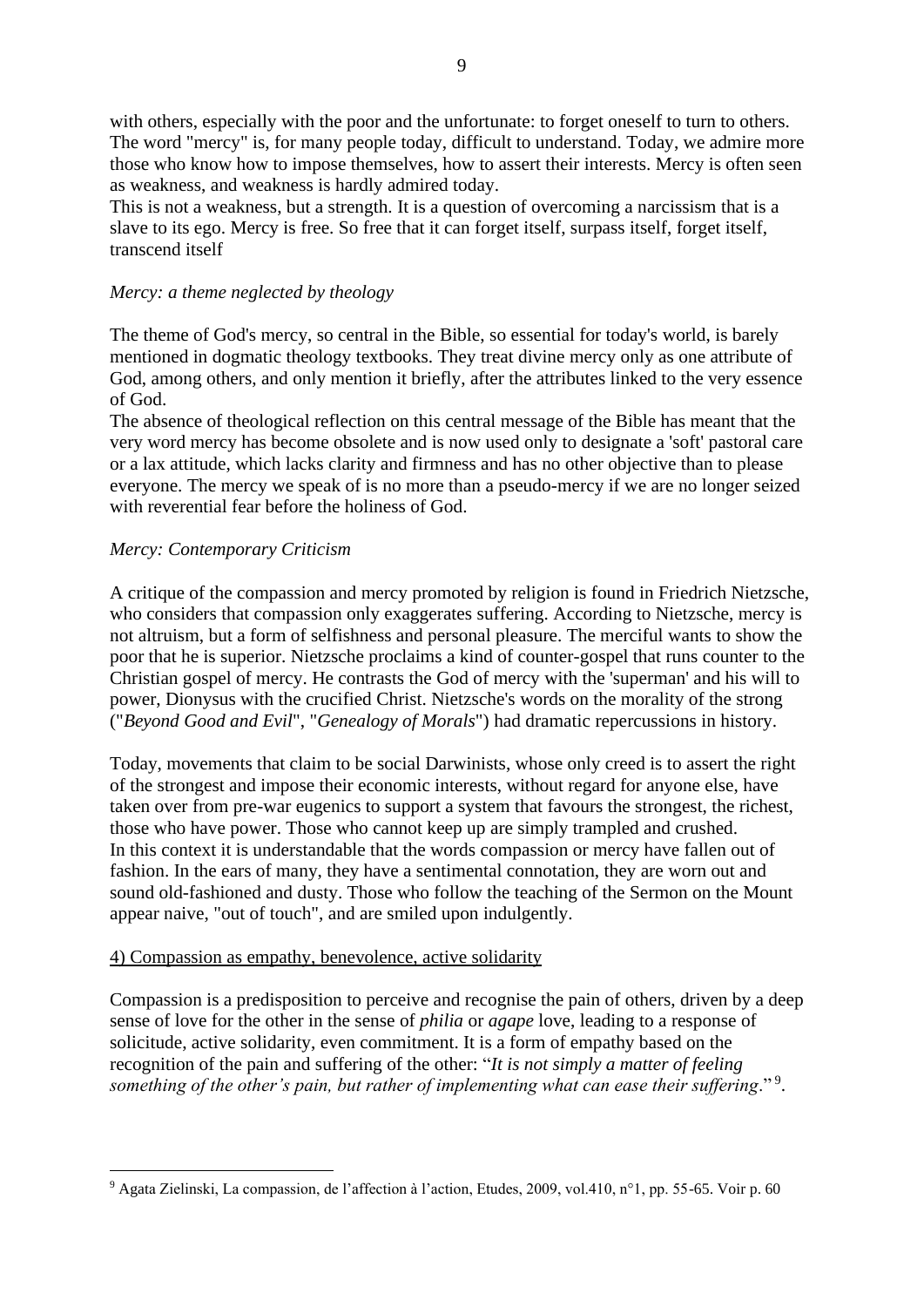In compassion, it is not the feeling of fear that dominates but the benevolence that turns to others. Certainly, I am not spared suffering: I suffer because of the suffering of others, and perhaps because of the powerlessness to remedy it.

Anne Fagot-Largeault observed that Spinoza already underlined this connection between "*commiseration*" (the term compassion was hardly used in his time) and "to deliver the other from his misery" and had linked them both to benevolence, which, indeed, is a characteristic of true compassion $10$ .

Spinoza observes that the "contagion" of affects, which he calls "*commiseration*" when it is a sad affection, engenders the desire to do something: If a person object inspires us with commiseration we will strive, as much as we can, to deliver him/she from his/her misery." *This will or appetite to do good that arises from our commiseration for the thing to which we want to do good is called benevolence, and thus benevolence is nothing but a desire born out of commiseration*."<sup>11</sup>

## 5) Compassion implies a sense of shared humanity, and maintains a certain equality in the relationship

While pity can be based on a kind of condescension, compassion implies a sense of shared humanity, beyond any social consideration, it maintains a certain equality in the relationship, it does not dominate the other.

Thus, says Agata Zielinski, compassion is based on the recognition of the vulnerability inherent in the human condition allowing one to "*meet others without standing in a position of superiority, to establish a certain equality in the asymmetry of the relationship*."<sup>12</sup>

"*Compassion is intersubjective, where pity is unilateral. In its movement, I see the other as an equal – as a subject, not as an object of compassion*." <sup>13</sup>

Pope Francis returned to the theme of compassion in his speech for the closing of the prayer meeting for peace organized by the Community of Sant 'Egidio on 7 October 2021. He stressed that the culture in which we lived makes us indifferent to the suffering of others. In the face of this indifference, he urges us, on the contrary, to enter into empathy with others, in a recognition of our common belonging to humanity, which clearly defines compassion. We must, he tells us, "*Feel each other's sufferings, make their sufferings our own*".

"*We may not be indifferent onlookers. On the contrary, we need to empathize with those who share our humanity, its aspirations, its struggles and its frailties. We need to realize, "All of this affects me, it could have happened here too, even to me". Today, in a globalized society that sensationalizes suffering, yet remains incapable of sympathizing with it, we need to "construct compassion". We need to listen to others, make their sufferings our own and look into their faces. This takes real courage: the courage of compassion, a courage that goes beyond complacency, beyond the mindset of "it doesn't concern me" and "it has nothing to do with my life".*

<sup>&</sup>lt;sup>10</sup> Fagot-Largeault Anne, « 10. Sur la compassion », dans : Médecine et philosophie. sous la direction de Fagot-Largeault Anne. Paris cedex 14, Presses Universitaires de France, « Éthique et philosophie morale », 2010, pp. 243-260. URL : https://www.cairn.info/--9782130516422-page-243.htm

<sup>11</sup> Spinoza, Ethica (1677, posth.) ; trad. franç. C. Appuhn, Éthique, Paris, Garnier, 1934, III, prop. XXVII, corollaire III.

<sup>&</sup>lt;sup>12</sup> Agata Zielinski, La compassion, de l'affection à l'action, Etudes, 2009, vol.410, n°1, pp. 55-65. Voir p. 61.

<sup>13</sup> Agata Zielinski, La compassion, de l'affection à l'action, Etudes, 2009, vol.410, n°1, pp. 55-65. Voir p.61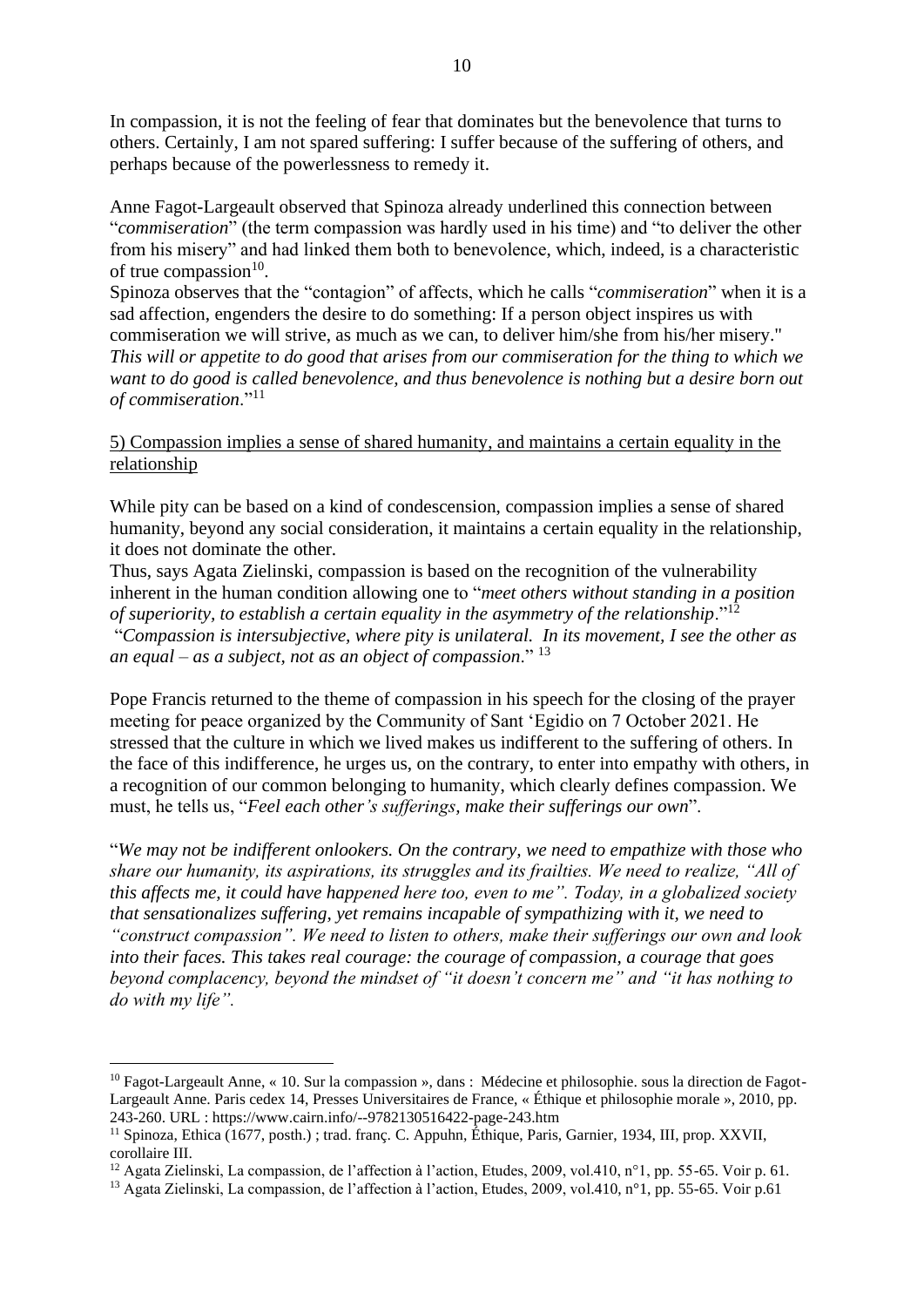6) Compassion is opposed to the "worldly mentality "of "climbing the steps of success". It requires to "immerse us" in the lives of those we meet.

At the Angelus on Sunday, 17 October 2021, in St Peter's Square, Pope Francis opposed the "*worldly mentality*" of "*climbing the steps of success*", of "*emerging above others*", to Christ's request to "*immerse us*" with compassion, in the lives of those we meet, as Christ does for each one of us. These are two different attitudes toward the other human beings with whom we share a common humanity, two different behaviors. They correspond to two different kinds of logic leading to two approaches, opposed, incompatible, of the world around us. Pope Francis said:

"*Thus, Jesus ends by saying to his disciples and to us as well: "Whoever would be great among you must be your servant" (v. 43). In order to become great, you will have to take the path of service, serving others.*

*We are in front of two different types of logic: the disciples want to rise up and Jesus wants to immerse Himself. Let us pause on these two verbs. The first is to rise up. It expresses that worldly mentality to which we are always tempted: to experience everything, including relationships, in order to feed our ambition, to climb the ladder of success, to reach important positions.* 

"*Jesus contrasts this worldly logic with his own: instead of exalting yourself over others, getting off the pedestal to serve them; instead of rising above others, immersing one's self in the lives of others"*

### 7) A contemporary new philosophical approach to compassion.:

Compassion, with its consequent attention to the poor and the sick, has over the centuries lost its meaning as an attitude towards a concrete person, becoming more global and less specific, replaced by a universal love of neighbour. It was Jean-Jacques Rousseau Rousseau who initiated this transformation. According to him, compassion is a feeling that precedes all reflection and is at the origin of all social virtues. It implies the ability to put oneself in someone's shoes. Rousseau transformed compassion for a specific suffering person into a comprehensive and universal love for man and humanity. In many cases, after Rousseau, love of neighbour was transformed into "*love of the farthest*", which is actually more convenient and less demanding, and has the advantage of giving a good conscience at little cost.

Immanuel Kant, on the other hand, joined the Stoics in rejecting compassion. To feel compassion towards someone without being able to help them only increases suffering for Kant.

In the twentieth century, Kant's subjectivism was strongly criticised, with the development of the phenomenological school, Edmond Husserl and Max Scheler. Empathy became the starting point of their thinking. In " *The Nature of Sympathy*" (1923) , Max Scheler details phenomenological thinking and his theory of empathy. He distinguishes between two forms of sympathy: the simple "affective contagion" and the true sympathy, which involves a personal relationship and "makes one suffer because of the suffering of others by becoming those others" . With this distinction, Max Scheler had a considerable influence on many Catholic thinkers - including the future Pope John Paul II..

Postmodern thought", which has gone beyond phenomenology in its criticism, sees man not as a being who monologues, but as a being in dialogue, who lives essentially in relationship. This philosophy of dialogue can be found in Martin Buber, Franz Rosenzweig, Ferdinand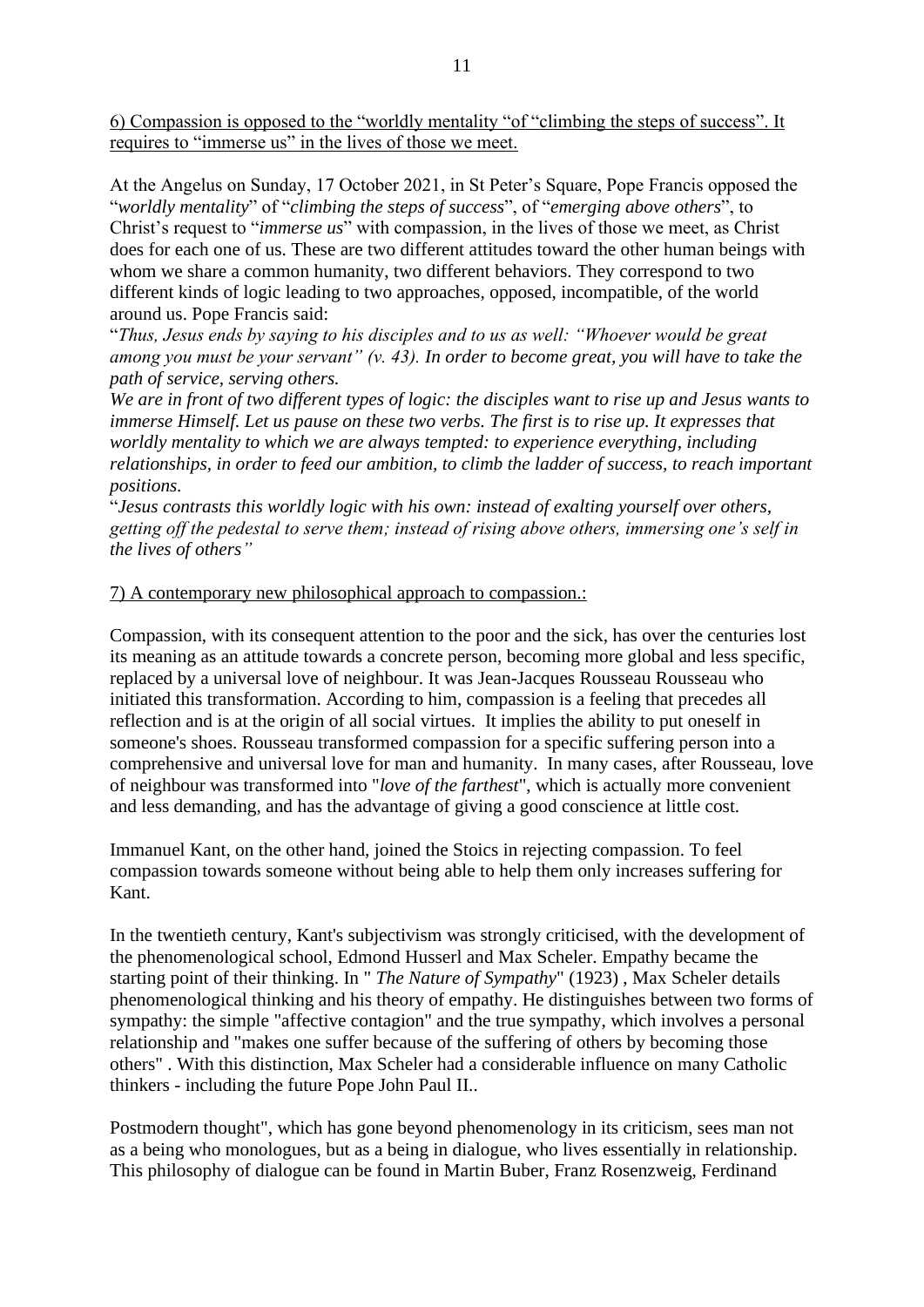Ebner. This point of view has led to a revaluation of compassion. Such a revaluation of compassion is also found, more recently, among representatives of the Frankfurt School, but for social reasons: for these authors, compassion is important because of the solidarity it establishes with those who suffer and are oppressed (T. Adorno, M. Horkheimer).

Perhaps the most influential contemporary author in this rediscovery of dialogue and thus of compassion as personal involvement in the other is Emmanuel Levinas. Coming from the Jewish tradition, he claims to be philosophically influenced by Husserl and Heidegger. He places at the centre the prior obligation to take into account the existence of others, and thus sheds new light on the notions of love, compassion and forgiveness.

The 'postmodern philosophy' of Michel Foucault, Jacques Derrida, which accuses all structures of being totalitarian and authoritarian, including those of thinking about the subject and reason, deconstructs traditional metaphysics. In her all-encompassing critique, she also criticises traditional justice and the logic that follows from it (abstract thoughts of equality and reciprocity). For Derrida justice is superior to positive law. It is impossible to achieve perfect justice within a legal system. Justice as such is beyond the law and is always to come. The notion of forgiveness is therefore part of this perspective, which is spiritual.

Paul Ricoeur goes further. While he criticises, like Derrida, the subjectivism of modern times, he accepts the concept of justice, but introduces, beyond distributive justice, love as a synonym for unconditional solidarity and recognition of the other. While in the everyday life of our society everyone claims equality, the ideal of justice that we should seek is to be attentive to the other and to care for his or her well-being. This conception of justice is already love. It goes beyond the logic of equal exchange, of calculation and is the expression of an economy of giving. But such a justice, in which generosity comes in, cannot be made a general norm in the present concrete conditions of society. The reconciliation between justice according to exchange-equality and justice according to the logic of gift is not for today. It is situated in eschatology.

# IV THE IMPLICATIONS OF COMPASSION

1) The fundamental action from compassion is the relationship. The invisible quality of an established exchange

Capable of dialogue, we become interlocutors for each other. The fundamental action to which compassion is driven is the opening of a true relationship with the suffering other... This is what Agata Zielinski has been able to expressed in the rightest words:

"*An emotion of sorrow or pity that does not turn to the person, that does not lead to a word, a look or a gesture exchanged is not compassion: the subject then remains external to others and centered on oneself …*

*Compassion is not judged by the amount of gestures made, but by the invisible quality of an established exchange»*. *«The ultimate of compassion is the relationship*."

2) Compassion entails vulnerability. It is the capacity to be affected by the other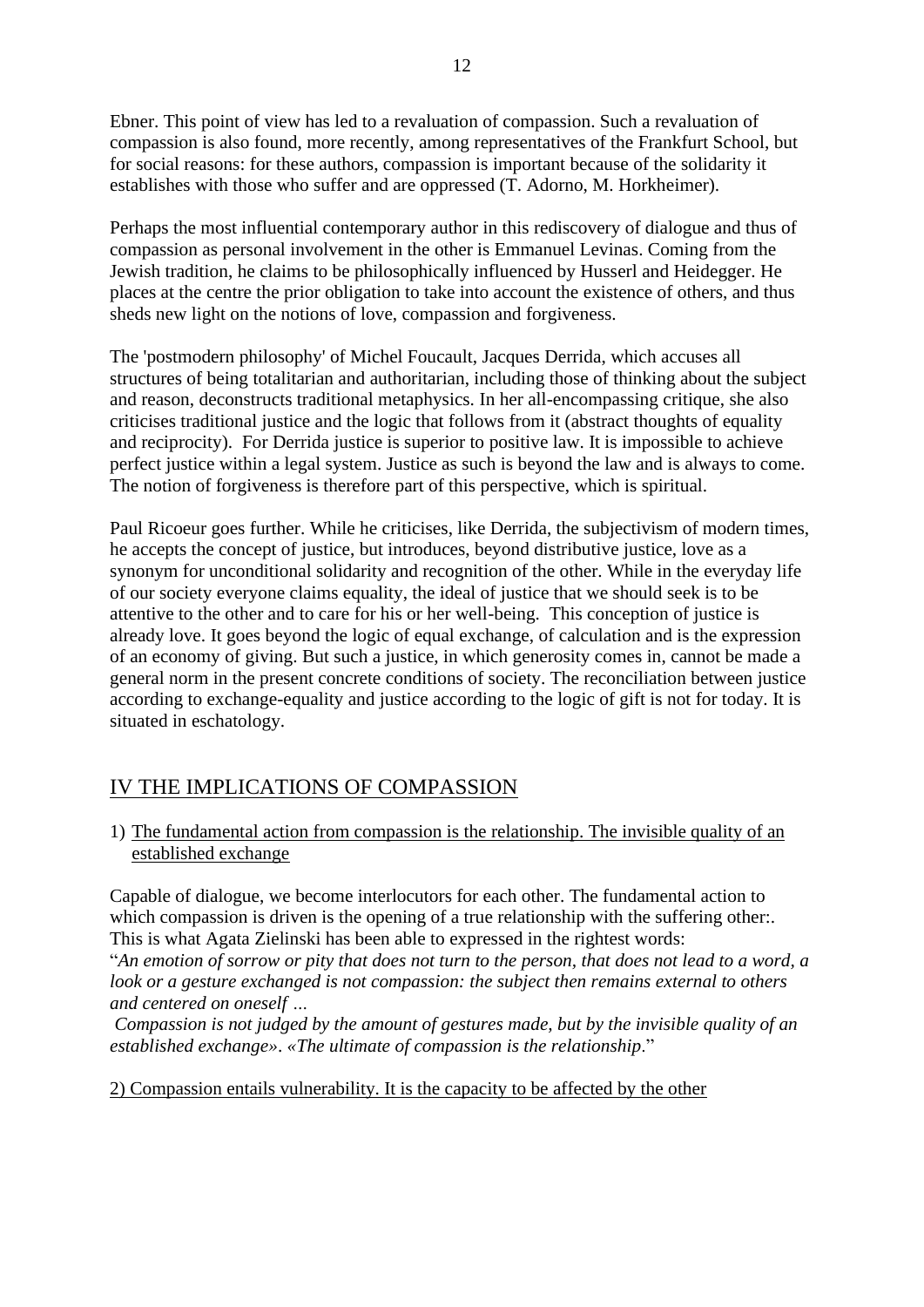What is special about compassion is that it is "*a capacity to to be affected by the other*<sup>"14</sup> that drives one to act even when one realises one's powerlessness: "*Of course, I am not spared by suffering: I suffer because of the suffering of the other, and perhaps because of my impotence to remedy it*". 15

*"There is no compassion without this vulnerability, without this abrupt - unbearable, perhaps - feeling of powerlessness. But this powerlessness is not a defeat or a failure - even if it must be accompanied by the admission, made to oneself, that omnipotence has no place here (even though the temptation is constant). Powerlessness that needs to be replaced by action: it is a question of responding to the call, of inventing a word, a gesture that would bring relief*." 16

3) Becoming capable of welcoming, listening and accompanying: solicitude, the active side of compassion

"V*irtue of the "fragile man", compassion makes us reach out to others, and in this intentional dimension reveals itself solicitude*» <sup>17</sup>

Agata Zielinski links in a convincing way compassion to solicitude, the quality of caring about other people's comfort, safety, and how they feel. Solicitude is an attitude of earnest concern or attention, of care, consideration, attentiveness which opens up to a true exchange with the other.

"*To become capable of welcoming, listening and accompanying: this benevolent attention is solicitude. In its movement, compassion can also admire and rejoice in the existence of others! All directed towards the other when suffering humiliates, breaks social ties, when "friends and companions stand at a distance", solicitude is the active side of compassion*."<sup>18</sup>

"*Solicitude is the movement that consists in approaching, giving – of one's time, one's energy, one's attention, one's know-how… of oneself (…). By not reducing the other to his suffering, it gives him to exist as a subject"*

The attitude of solicitude tells the other.*: «You have value in my eyes". His hope is that the other person will find, beyond humiliation or degradation, self-esteem, the awareness that dignity remains for him – if he were to doubt it. It aims at the reciprocity of exchange*."<sup>19</sup>

4) We are lost in today's frantic lifestyle. We have to find back the ability to be moved and to feel compassion. This is getting back the capacity to be upset, modified by others.

Pope Francis, in his homily at the University of the Sacred Heart in Rome on November 5, 2021, underlines the fact that today's man has lost the ability to be moved and to feel compassion because of his frantic lifestyle that prevents him from "*returning to the heart*": "*In today's haste, in the midst of a thousand races and constant worries, we lose the ability to be moved and to feel compassion, because we exhaust this return to the heart".*  In his address to the Angelus on Saint Peter Square, Sunday 14 february 2021, Pope Francuis adds:

<sup>14</sup> Agata Zielinski, La compassion, de l'affection à l'action, Etudes, 2009, vol.410, n°1, pp. 55-65. Voir p. 57.

<sup>15</sup> Agata Zielinski, La compassion, de l'affection à l'action, Etudes, 2009, vol.410, n°1, pp. 55-65. Voir p. 60.

<sup>16</sup> Agata Zielinski, La compassion, de l'affection à l'action, Etudes, 2009, vol.410, n°1, pp. 55-65. Voir p.57

<sup>&</sup>lt;sup>17</sup> Agata Zielinski, La compassion, de l'affection à l'action, Etudes, 2009, vol.410, n°1, Voir p.62

<sup>18</sup> Agata Zielinski, La compassion, de l'affection à l'action, Etudes, 2009, vol.410, n°1,. Voir p.63

<sup>&</sup>lt;sup>19</sup> Agata Zielinski, La compassion, de l'affection à l'action, Etudes, 2009, vol.410, n°1,. Voir p.64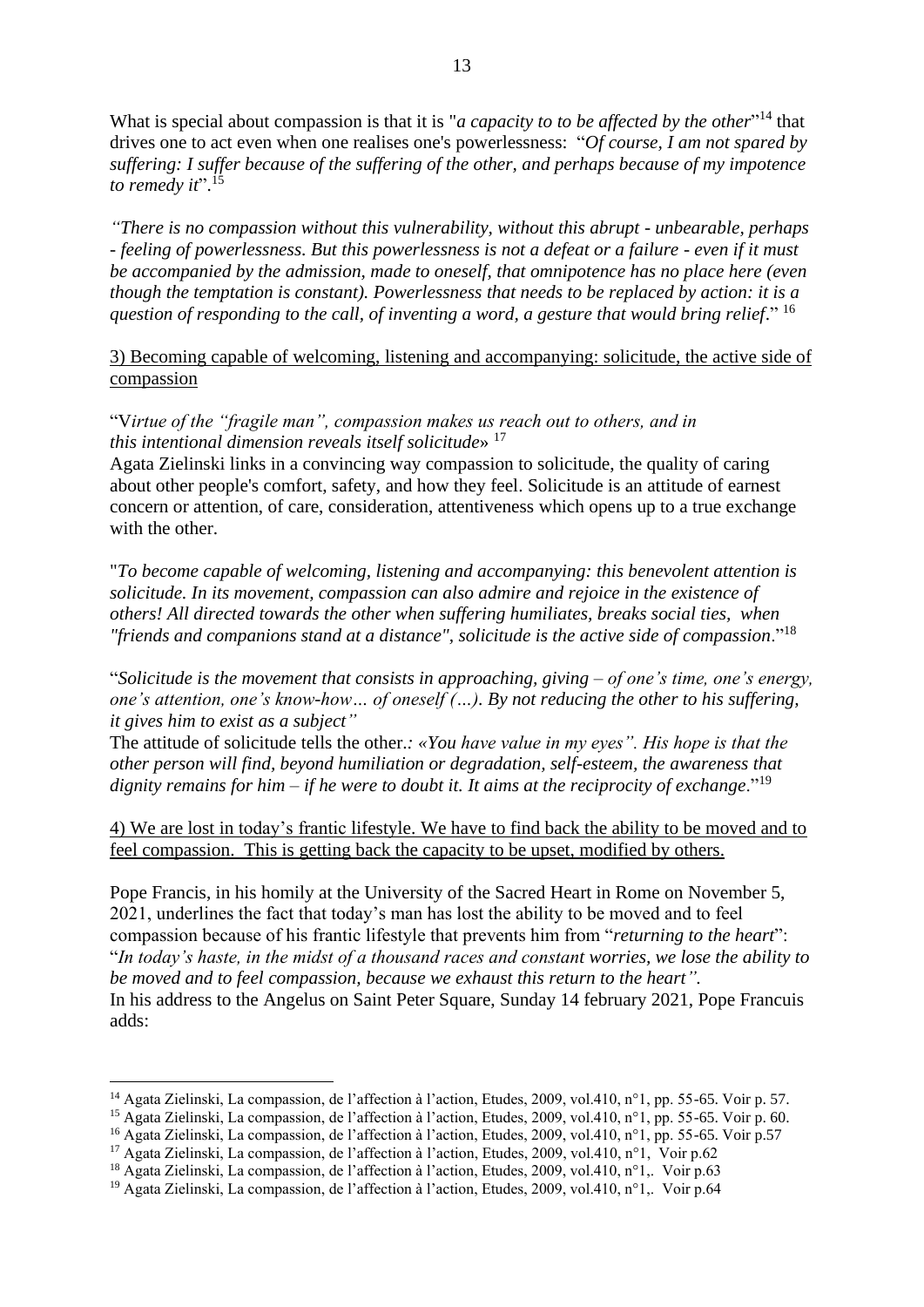*"To balance the calculations of our selfishness and the interirorr laws of our fears we do not get that involved with the sufferings of others.(…) Let us ask the grace (…) so that we may have the courage to emerge from our isolation (…) to overcome (…)the fear of getting involved with the lives of others"*

This attitude of contemporary man, in our societies dominated by proper interest, and indifference to others is denounced that way by Pope Francis in a meditation in the chapel of Domus Santae Marthae, on September 17 2019*:*

*"Do I usually look the other way? Or do I allow the Holy spirit to place me on the path of compassion"*

The COVID 19 pandemics has increased this tendency of "looking the other way" with the excuse of "healthy social distancing". We need to come back to compassion, the

"sacramental" of God, wich lead us to care for the suffering of others, not letting them "along the road" like the priest and the levite in the Parable of the Good Samaritan (Lule 10:25-37)i as Pope Francis put it in his message for world mission day 2021:

"*In these days of pandemic, when there is a temptation to disguise and justify indifference and apathy in the name of healthy social distancing, there is a urgent need for the mission of compassion*"

We need then *"to show compassion, the "scacramental of Go's closeness to us, a closeness that abandons no one along the side of the road*"

Lost by todays's hasty lifestyle, we need to find back a heart, to come back to the capacity to be moved by the other, to be disturb by the other, even when this is the least expected, when it takes us out of our way: this is the starting point of compassion.

Relying on Levinas' presentation of the "face" of the other, Agata Zielinski finds the right words to express this "*acceptation to be diverted*" from which rise the capacity to compassion:

*"(To) accept to be diverted from one's path of assurance or power, this is the path of compassion. Something bursts in and breaks, prevents me from continuing on my course, imposes a detour on my route, stops me: it's someone! It's a pain to see the pain of the other. This grasp, which I have not sought and which is imposed on me in spite of myself, is what Levinas calls the subject's "passivity" in front of the "face" of the other."*

*"To shy away from the other is to put him out of sight, to cover one's ears. To know nothing of the body of the other, to hear nothing of his voice. (compassion) requires attention to things and consent to disruption – what Levinas calls "non-indifference". The pathos, the «suffering with» of compassion is first of all the capacity to be upset, modified by others, even in the body" 20 .*

### 5) The "common good" dimension of compassion

Pope Francis, commenting on this parable "of the good Samaritan"(Luke 10, 25-37) in an homily for the first vespers of the Solemnity of the Blessed Virgin Mary, Mother of God and the Te Deum of Thanksgiving, on December 31 2021, liked compassion to a wider sensitivity to the Christian tradition of "common Good".

Pope Francis finds first in the parable an illustration of God's compassion for humanity, even when He looks silent: there was an apparent "silence of God" while the man was beaten up to half-death. But this did not prevent the Samaritan to have compassion toward him and to act accordingly for the good of the victim. He did not have to explain to the victim why God was silent: God was indeed acting through the good that the Samaritan did to the injured man:

<sup>20</sup> Agata Zielinski, La compassion, de l'affection à l'action, Etudes, 2009, vol.410, n°1. Voir p.57.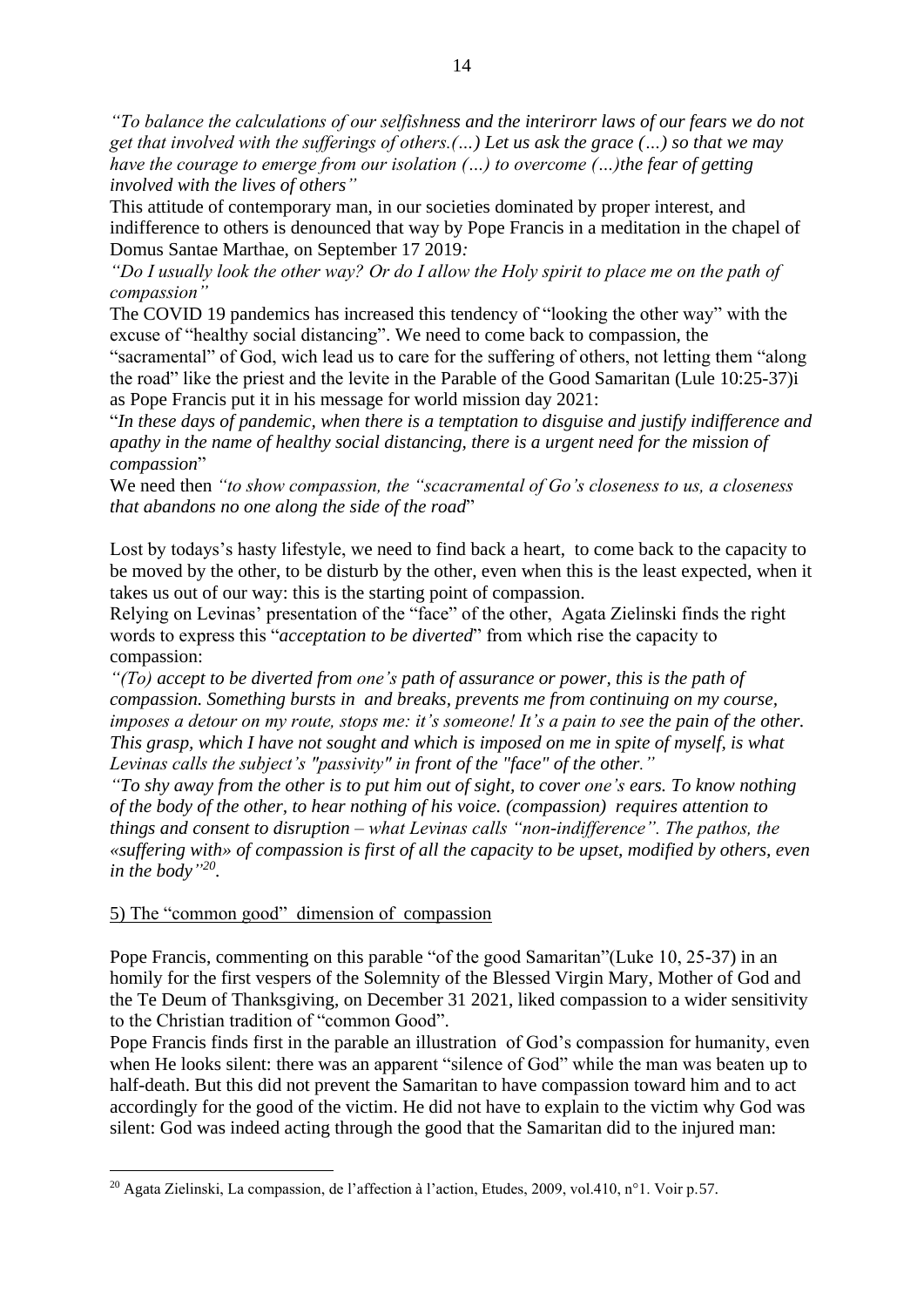"*The good Samaritan, when he met this poor man half-dead on the side of the road, did not give him a speech to explain the meaning of what had happened to him, perhaps to convince him that it was actually good for him. The Samaritan, moved by compassion, bent over this stranger, treating him as a brother, and took care of him, doing everything in his power (cf. Luke 10:25-37).*

Thus, explained Pope Francis, the "silence of God" in front of human misery is not indifference: God does indeed act through the answer that men and woman of good will are able to give to some of the dramatic events that strike humanity*:*

*"Here", continues Pope Francis "yes, we can perhaps find a "meaning" in this drama that is the pandemic, as in the other scourges that strike humanity: that of awakening compassion in us and provoking attitudes and gestures of closeness, care, solidarity and affection*."

Thus, compassion is not limited to one particular case of human suffering that one can encounter, and which drives him/her to help with solicitude. Compassion has a "Common Good" dimension, illustrated by the selfless gestures of so many people in the face of the pandemic:

"*Many have tried to make the burden of the ordeal more bearable without making a fuss (…). "But tonight, our thanks go to all those (…) who commit themselves to service for the common good*."

In his encyclical "Fratelli tutti", Pope Francis has consecrated the whole second chapter of his message to an extended comment of the parable of the Good Samaritan. And, once again we find in this comment that true compassion implies a commitment in common good:

"*Let us look to the example of the Good Samaritan. Jesus' parable summons us to rediscover our vocation as citizens of our respective nations and of the entire world, builders of a new social bond. This summons is ever new, yet it is grounded in a fundamental law of our being: we are called to direct society to the pursuit of the common good and, with this purpose in mind, to persevere in consolidating its political and social order, its fabric of relations, its human goals. By his actions, the Good Samaritan showed that "the existence of each and every individual is deeply tied to that of others: life is not simply time that passes; life is a time for interactions*". (Fratelli tutti, n°66)

# V) COMPASSION LEADS TO ACTION

While pity may be brief and not lead to action, compassion is distinguished by its duration and intensity, which leads to action to remedy the suffering of others. Pity does not lead to action to help the other person, or it simply leads to a quick solution to the other person's problem, not out of kindness to the other person but to avoid being troubled oneself. Pity is very present in the euthanasia gesture, whether it concerns an elderly person, a sick person who is constantly whimpering or a disabled child: the problem is got rid of. Compassion, on the other hand, leads to action to help the other person. As Agata Zielinsky says:

As Agata Zielinsky says, "*If compassion is an affect, it is not simply a passivity, it is a capacity that reveals abilities. It aims at the relationship, it puts itself in action.<sup>21</sup> .* 

Compassion does not pretend to be able to solve their problems. Compassion admits failure. The important for compassion is to be with the other, to accompany him/her in his/her trial.

<sup>21</sup> Agata Zielinski, La compassion, de l'affection à l'action, Etudes, 2009, vol.410, n°1, pp. 55-65. Voir p.55.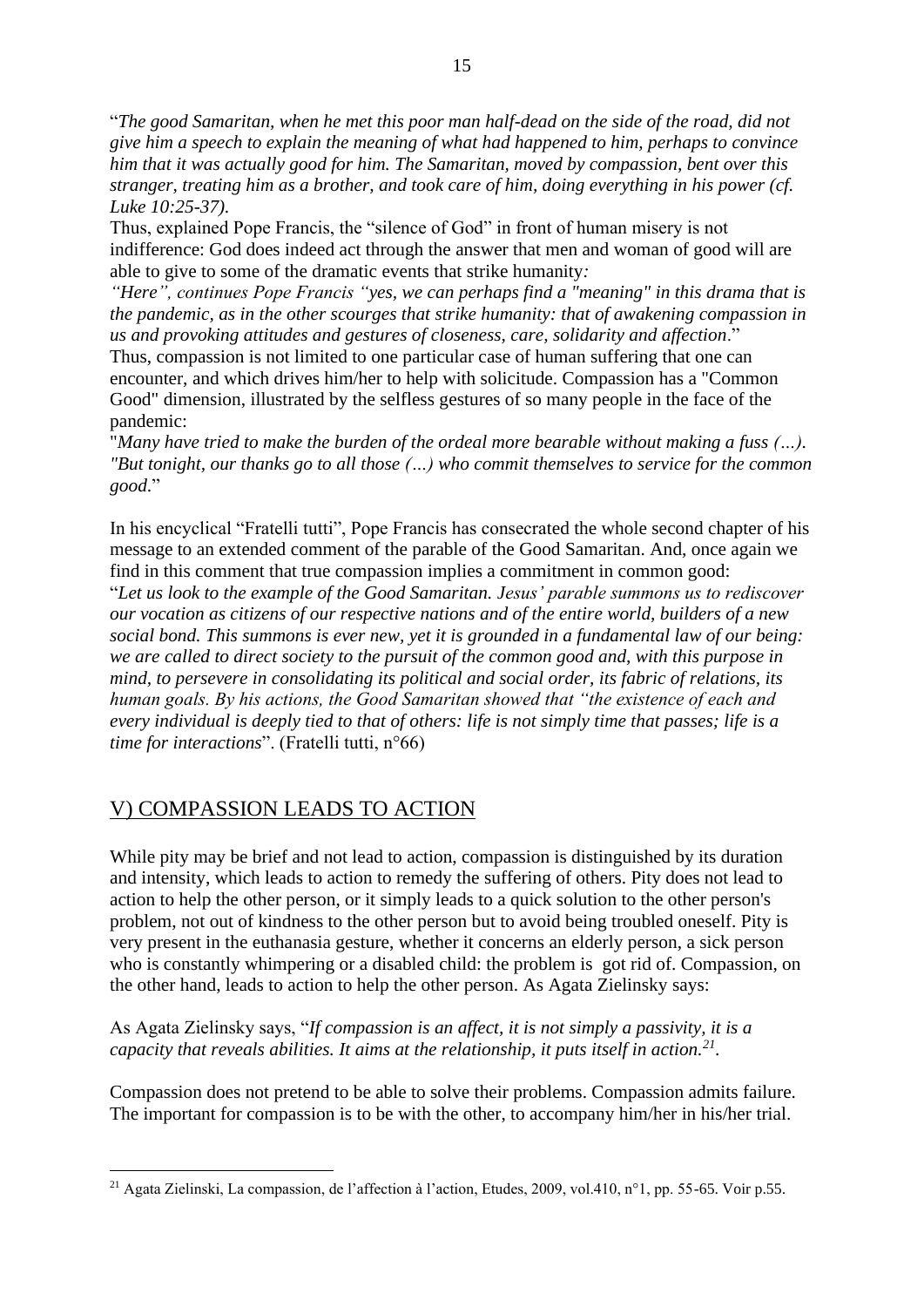1) Compassion is not tears in the eye but responsibility for others

Contrary to pity, in compassion, the feeling is secondary. What is important is that this feeling pushes to answer the call, to intervene, to do something for the suffering:

*"In the line of Levinas: compassion is not so much about feeling what the other suffers, as it is about responding to the call of others suffering... Compassion is not tears in the eye, it is responsibility. A responsibility that is not guided by emotion, but by others. This affect that unfolds in relationship and action becomes commitment and promise to others*."<sup>22</sup> "*It is not simply a question of feeling something from the other's pain, but to do what can*  ease his suffering and restore his self-esteem<sup>"23</sup>.

At the heart of Jesus' discourse on compassion, the Gospel according to Saint Luke contains the exemplary Parable of the "Good Samaritan" which is the best development on compassion that one can find in any literature (Luke 10:30-35)

"*33 But a certain Samaritan, as he journeyed, came where he was: and when he saw him, he had compassion on him,34 And went to him, and bound up his wounds, pouring in oil and wine, and set him on his own beast, and brought him to an inn, and took care of him.35 And on the morrow when he departed, he took out two pence, and gave them to the host, and said unto him, Take care of him; and whatsoever thou spendest more, when I come again, I will repay thee*"

Compassion: ἐσπλαγχνίσθη.

The Samaritan who, unlike the priest and the Levite, sees the man lying on the ground, half dead, stops because his heart is gripped by compassion. But he does not stop because of a simple movement of pity that that would make him leave again. He stops to act, almost professionally, and he is not satisfied with carrying the wounded man to the inn, but he ensures the continuation, the "follow up": the convalescence of the wounded man in good conditions; and he will verify this on his return: (Luke 10:30-35).

In his General Audience of April 27 2016, Pope Francis has given a substantial comment on the Parable of the Good Samaritan with a first time consecrated to the attitudes of the priest and the levite, attending the house of God, opposed to that of the pagan and impure" Samaritan. The second point from the parable which is then underlined by Pope Francis regards the way the Samaritan put in effect compassion:

"*The Samaritan (…) binds up that man's wounds, takes him to an inn, takes care of him personally, and provides for his care. All this teaches us that compassion, love, is not a vague sentiment, but means taking care of the other even paying for him. It means compromising oneself, taking all the necessary steps so as to "approach" the other to the point of identifying with him*".

Thus, compassion is not a simple feeling, "a vague sentiment", as pity may be. Compassion brings to act for the good of the other: for achieving this aim compassion has to immerse oneself in the other's situation, to share the other one's suffering.

#### 2) Compassion gives rise to capacities for action

Compassion does not hinder the will. It does not paralyze reflexion or action. It brings out capacities of action, from both the compassionate man and from the suffering man. The distinction between the capacities to action risen from compassion and the acting itself out of

<sup>&</sup>lt;sup>22</sup> Agata Zielinski, La compassion, de l'affection à l'action, Etudes, 2009, vol.410, n°1, pp. 55-65. Voir p.55-56.

<sup>&</sup>lt;sup>23</sup> Agata Zielinski, La compassion, de l'affection à l'action, Etudes, 2009, vol.410, n°1, pp. 55-65. Voir p.62-63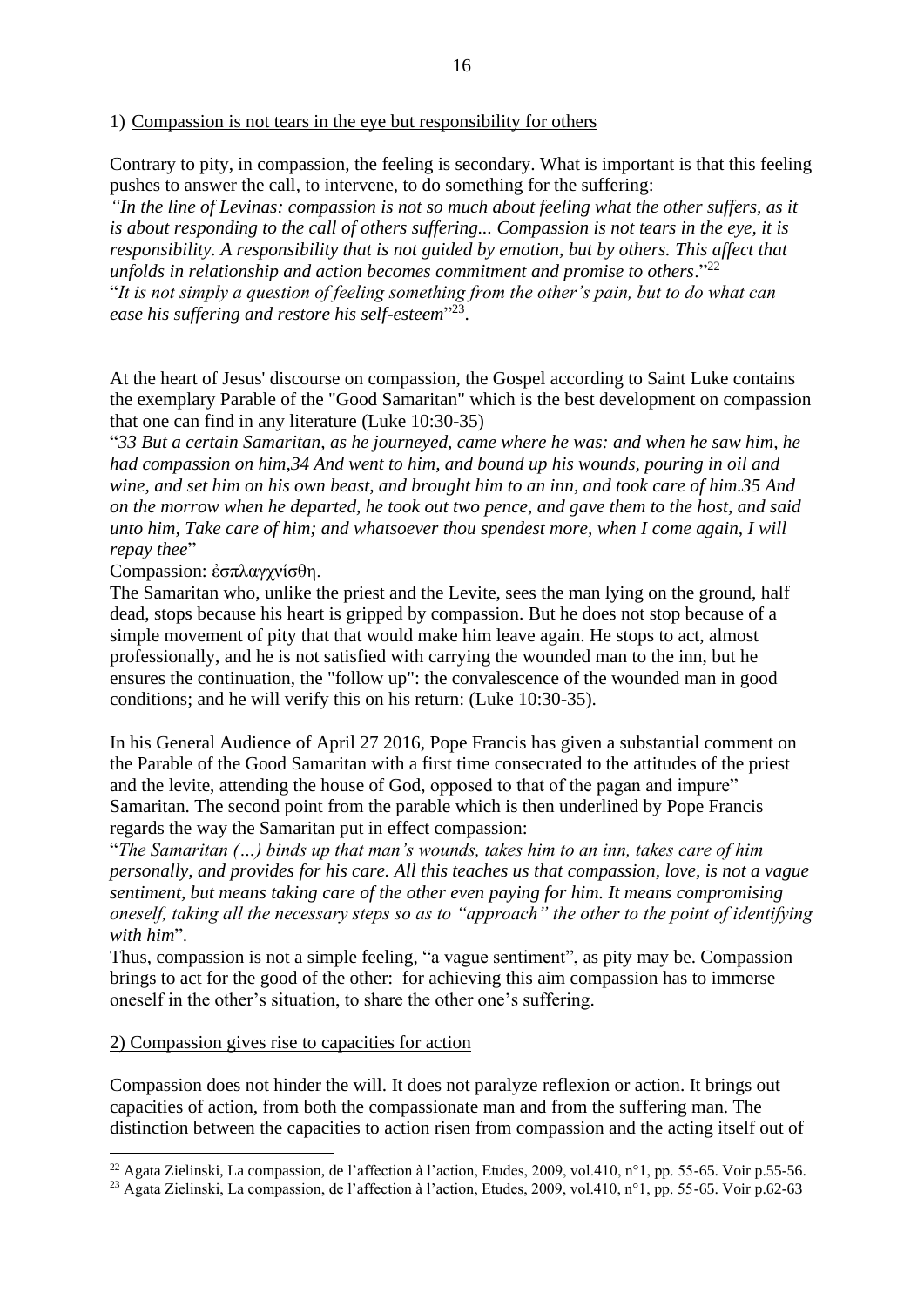compassion is well drawn by Agata Zielinsky. According to her, the first effect on man/woman of feeling genuine compassion is not to throw him/her in an immediate, short term, impulsive action, to get quickly rid of the problem. It is the realization of having capacities for an action in that situation, which call to develop fast enough a reasonable, proportionate, long term, program of help, as the Good Samaritan did.

"*By revealing to me my capacities for action, the suffering of the other takes compassion out of good feeling alone"<sup>24</sup> .* 

"*Compassion (…) brings us (…) from fragility to capacities. The other makes me put into action capacities which without him would remain in the state of unfulfilled dispositions, he reveals to me that I am capable of more than the feeling of impotence which paralysed me"* <sup>25</sup> "*Of what does compassion make us capable of? It provokes action, not limiting itself to the passivity of emotion, nor to that of fear. How does compassion "dispose us to action? It enables an "I can" that is not a "power over". This «I can» is first of all the paradoxical power for the acting man to let himself be affected by others"*

### 3) The effort of intelligence in compassion

The person who feels compassion towards another person is about to act to relieve the suffering of the other. But this is not an impulsive, messy action, as said above. It is a thoughtful action: one asks oneself what one can do:

For Agata Zielisnky it is important for the one who have compassion to understand in its fulness the situation of the suffering "other one" before acting. The action which he intends to perform will be all the more well targeted and efficient:

"*It is necessary to speak of understanding: but it is then in the sense of the effort of intelligence to clarify the ins and outs of the situation, to bring to light the possible causes and effects of suffering, and evaluate the means to remedy it. "Feel, reflect*  and finally judge"<sup>26</sup>.

And she adds: "*To Understand for speaking, to understand for acting. Seek to understand" 27*

### 2) The ability to act that compassion gives implies a certain competence

Compassion drives to act, according to a plan or a protocol decided from a careful analysis of the situation, leading to a true understanding of what is causing the suffering of the other. But this is not enough. Not only the one who have compassion has the responsibility to offer the person in need the right and well targeted help that he/she needs, but he has also to bring forth this help with care, skill, competence. Otherwise, it could be "out of place», «hiding misery", "deluding oneself", offering "a remedy worse than the disease" or even generating a disaster. Compassion's ability to act implies therefore the knowledge and know-how to alleviate suffering<sup>28</sup>. This is particularly obvious when compassion is felt in professional work toward people who are cared for, like in medical practice.

"*Compassion must therefore be coupled with a certain competence - that of care, for example, and the knowledge and know-how it implies in order to relieve - to put an end to or reduce suffering, with a view to "*promoting the capacity to act *" of the other. Of course, this* 

<sup>&</sup>lt;sup>24</sup> Agata Zielinski, La compassion, de l'affection à l'action, Etudes, 2009, vol.410, n°1, pp. 55-65. Voir p.62

<sup>25</sup> Agata Zielinski, La compassion, de l'affection à l'action, Etudes, 2009, vol.410, n°1, pp. 55-65. Voir p.62

<sup>26</sup> Agata Zielinski, La compassion, de l'affection à l'action, Etudes, 2009, vol.410, n°1, pp. 55-65. Voir p.59

<sup>&</sup>lt;sup>27</sup> Agata Zielinski, La compassion, de l'affection à l'action, Etudes, 2009, vol.410, n°1, pp. 55-65. Voir p.59-60

<sup>28</sup> Agata Zielinski, La compassion, de l'affection à l'action, Etudes, 2009, vol.410, n°1, pp. 55-65. Voir p.63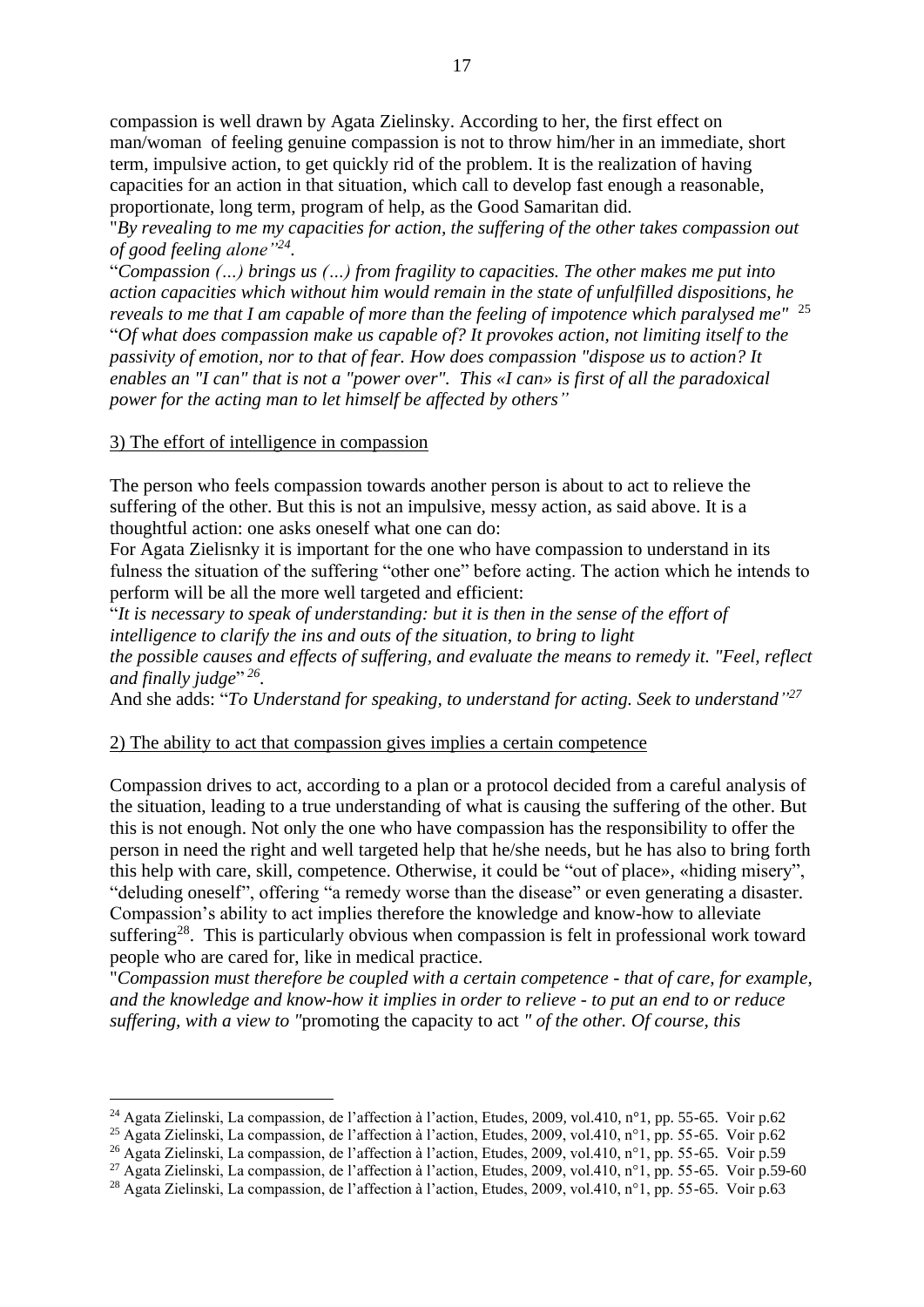*capacity to act may seem minimal in the case of disability or great dependence. But however small it may be, it is to be valued, allowing others to receive and perceive themselves as capable subjects* " 29

3) Compassion should help the sufferer to keep some autonomy, to act, to decide, to take initiatives. "Empowering the other person", restoring the other person's ability to act

In the suffering of someone who has become dependent on others, because of his/her disease, weakness or disability, this situation of dependence constitutes an integral part of the suffering, and may even become at times one of the main aspects of it.The one who have only "pity" toward the sufferer does not care to this situation, because he/she do not actually try to "enter" in, to "immerse himself" in the other 'suffering. He will answer the cry for "help" coming from the other through analgesics or sedatives. On the contrary, the person who have true compassion toward the suffering realizes that this situation of dependence, of not being able to act, to drive one's own story, often leaves the patient deeply unsatisfied, miserable. The compassionate person who accompanies the sick will try to favor the capacity of acting of the assisted person, in order to make more tolerable this situation of dependance. Agata Zelinski has well understood the importance of enabling the person who is helped to act, to take initiatives, to make use of what remains of his/her capacities, She writes, quoting Paul Ricoeur:

"*The action of compassion is also to let the other one act, to leavehim/her the initiative.. And thus, not to reduce him to the passivity of his suffering, "to the condition of only receiving"<sup>30</sup> (Paul Ricoeur)". To be attentive to all manifestations of "I can", to solicit the power to do, the power to say, the power to decide - to allow the other to exist in a way other than that of suffering alone<sup>31</sup> .* 

It is a question of helping the other to rediscover in himself/herself those capacities which help not only to survive, but also to feel the joy of life, even in precarious conditions of survival:

*"Giving him back his capacities (…) is to allow him to feel or find in himself the movement that makes one "persevere in existence", which links it to life, to the possibility of joy".* Such a care, a benevolent and fine attention to let the other speak, express oneself, take some responsibilities in his/her treatment is not so natural. It supposes from the compassionate person a delicate capacity of attention, a real "training" in the art of subsidiarity:

*"This requires a fine capacity for attention. Compassion sharpens a vigilance, which opens the ear, identifies all the resources of the person who is deprived of everything, and allows them to become effective.*" 32

4) In the relationship between the compassionate person and the one who suffer, there is a disequilibrium due to the fact that the sufferer can only receive. But this imbalance can be compensated at the end by the gift, from the sufferer, of his/her actual weakness.

The beneficent actor, who has compassion on this person actually dependent, may then miss the point if he/she does not "immerge" oneself in the suffering of the other. He/she may show

<sup>&</sup>lt;sup>29</sup> Agata Zielinski, La compassion, de l'affection à l'action, Etudes, 2009, vol.410, n°1, pp. 55-65. Voir p.63

<sup>30</sup> Paul Ricoeur, *Soi-même comme un autre* , Seuil, 1991 p.223.

<sup>31</sup> Agata Zielinski, La compassion, de l'affection à l'action, Etudes, 2009, vol.410, n°1. Voir p.63

<sup>32</sup> Agata Zielinski, *La compassion, de l'affection à l'action*, Etudes, 2009, vol.410, n°1. Voir p.63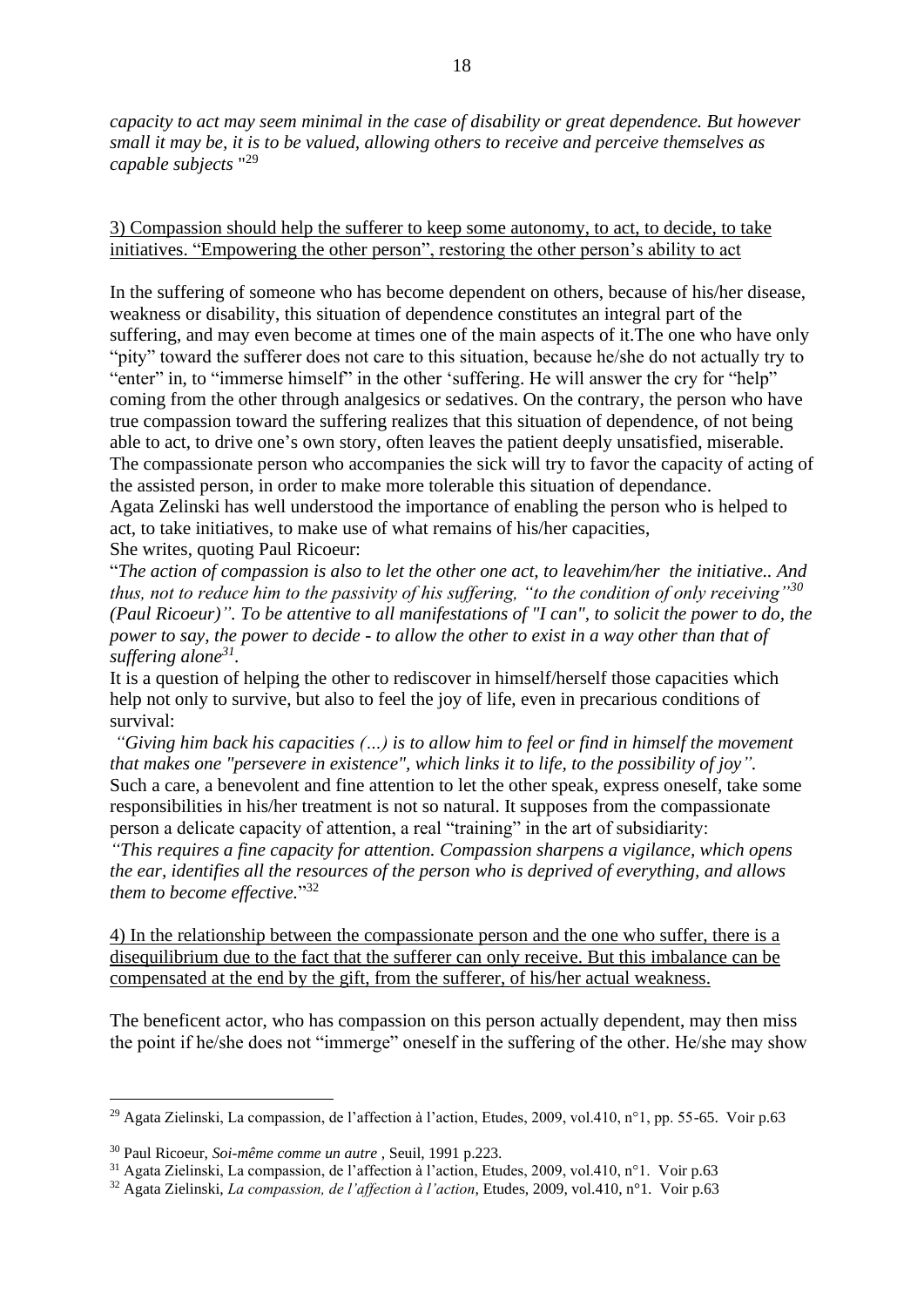up his/her beneficence, reducing this person to the role of a recipient, "*receiving only*", aggravating that way psychologically the mental dependency of the suffering person. Paul Ricoeur has well expressed this situation in his book "*Soi même comme un autre*" (*Oneself as the other*):

"*Suffering is not only defined by physical pain, or even by mental pain, but by the reduction, or even the destruction of the ability to act, of the power to do, felt as an attack on the integrity of the self. Here the initiative, precisely in terms of being able to do, seems to return exclusively to the self-one which gives his sympathy, his compassion, these terms being taken in the strong sense of the desire to share the pain of others. Confronted with this beneficence,*  even this benevolence, the other seems reduced to the condition of only receiving<sup>"33</sup>. Very often, there appears to be no issue to this basic inequality, coming from the actual situation, physical or mental of the person who suffers. But, as Paul Ricoeur put it, there is the possibility of reestablishing some more healthy equality in the rapport compassionatesuffering, through the quality of the exchange which may build an authentic reciprocity. *"a kind of equalization occurs, of which the other suffering is the origin, thanks to which sympathy is preserved from merging with the simple pity… the self, whose power to act is initially greater than that of the other, finds himself affected by all that the other sufferer offers in return. For it proceeds from the other suffering a giving that is no precisely no longer drawn from his power to act and to exist but from his very weakness".*

Paradoxically, continues Paul Ricoeur, in this new type of exchange between the healthy compassionate person and the one who is suffering and can only receive from the other, the readjusting comes from the suffering person. He/she can indeed, in the ultimate days of his/her life, gives from his/her actual weakness this true "sharing" which would not have been possible before. The words of Paul Ricoeur are indeed recognized for their deep and true human value by all who accompany people in their process of death, at home or in the hospital:

"*Perhaps this is the supreme test of the solicitude, that the inequality of power may be compensated by an authentic reciprocity in exchange, which, in the hour of agony, takes refuge in the shared murmur of voices or the feeble embrace of shaking hands* ". 34

# V – COMPASSION IN THE MEDICAL FIELD

### 1) History

The very word "compassion" - *compassio*, *sympatheia* συμπἀθεια - with its meaning of "I suffer with" is practically unknown to the ancient authors. It is Christianity that will bring it into the realm of values, and later into the medical vocabulary.

Hippocrates recommended wisdom, reserve, modesty, decency, generosity, frankness, and consultation with other physicians.

In this perspective, the virtuous physician was the one who was usually willing to act in accordance to courtesy, temperance and justice.

But Hippocrates did not include an equivalent of «compassion» in his injunctions.

It took several centuries before the Greek and Roman doctors began to apply the teachings of Hippocrates. The Stoic influence brought in the "corpus Hippocratum" an emphasis on duty, a

<sup>33</sup> Paul Ricoeur, *Soi-même comme un autre* , Seuil, 1991 voir p.223

<sup>34</sup> Paul Ricoeur, *Soi-même comme un autre* , Seuil, 1991 voir p.223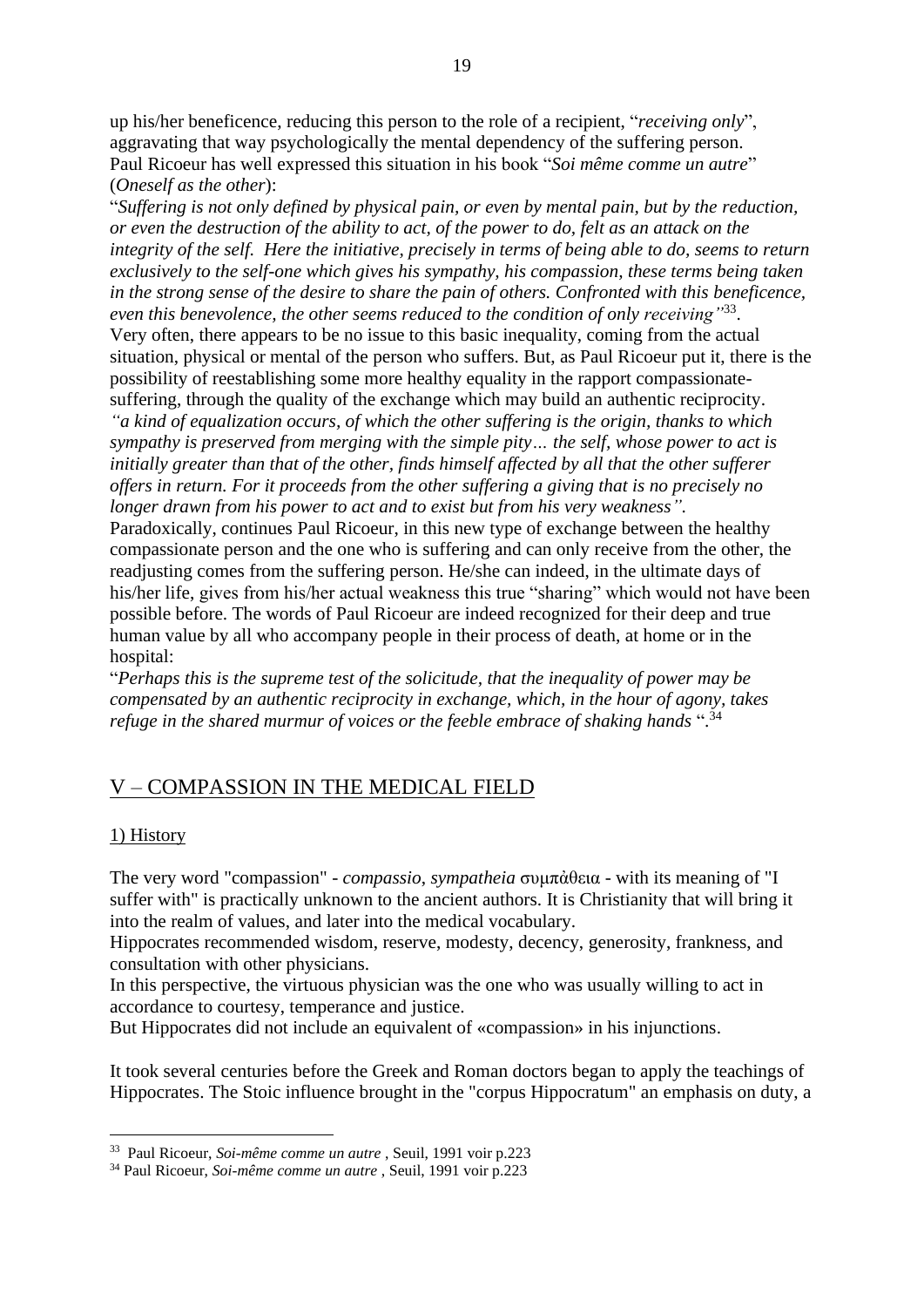friendly attitude and even of love towards the sick. Stoicism opens up to compassion, as we understand it today, because of its conception of a world where everything is interconnected, and where the idea of humanity is very present.

Hippocratic ethics remained practically unchanged over the following centuries. From the eighteenth century came the code of conduct expected from a "gentleman". This is what appeared in the XVIII century in the texts of influential doctors as in England John Gregory (1724-1773) and Thomas Percival (1740-1840). It is to John Gregory and Thomas Percival that we owe the first writings dealing specifically with medical ethics. But compassion do not show up in theses treaties.

In the United States, in 1847, the American Medical Association made a first by establishing a "Code of Medical Ethics", the first code in the world of this type, which was to guide American doctors, with some retouching, for more than 160 years. The code was largely based on Thomas Percival's "Medical Ethics".

The code articulated the enduring values of medicine, which were to be reflected in medical practice: a sense of responsibility for patients, a friendly, playful and firm attitude towards them, humanity and indulgence towards the weakest, respect for medical confidentiality, respect for and courtesy of other physicians, etc.

Naturally, doctors, faithful to the Hippocratic tradition, treated their patients with compassion, even if the expression was not used.

In the world after World War II, and from the 1960s onwards, the ethical basis of medical practice appeared insufficient, "paternalistic", not taking sufficient account of the patient himself and his capacity for choice. It is this movement, which, starting from campuses in the United States, led to the erosion of the "Hippocratic system", opening the way to this "modern" "medical ethics" most attentive to patient's autonomy, but far less sensitive to the human character of medicine and to the importance of the dialogue between medical doctor and patient.

The cultural changes that occurred in the late 1960s, early 1970s, favoring private rights, autonomy of the patient and individualism will change the relationship between the doctor and his patient in the sense of a greater respect for the autonomy of the patient but also a lesser investment by the doctor in his patient, therefore a decrease in the compassionate aspect of medicine.

At the same time, rapid scientific and technical developments in medicine fostered the disaffection with a compassion that has begun to be considered out of fashion, from another time,

Medicine has long been a profession of Christian inspiration, inspired by lofty humanitarian ideals and deeply concerned for the sick. The traditional doctor-patient relationship was very close and familiar. Family members all consulted the same doctor, often for many years. It was in the 1960s that this relationship changed and doctors tended to become, as David Rothman put it, "*strangers at the bedside*"<sup>35</sup>.

Medicine has changed. It has become more and more technically effective. It offers answers for virtually every disease. At the same time, it has lost part of its human face. From family and interpersonal it has become impersonal and organizational. Symbolic of that is the material interposition of the computer between the doctor and the patient.

<sup>&</sup>lt;sup>35</sup> Rothman DJ, Strangers et the bedside: a history of How Law and Bioethics Transformed Medical Decision Making, New York, Basic Books, 1991.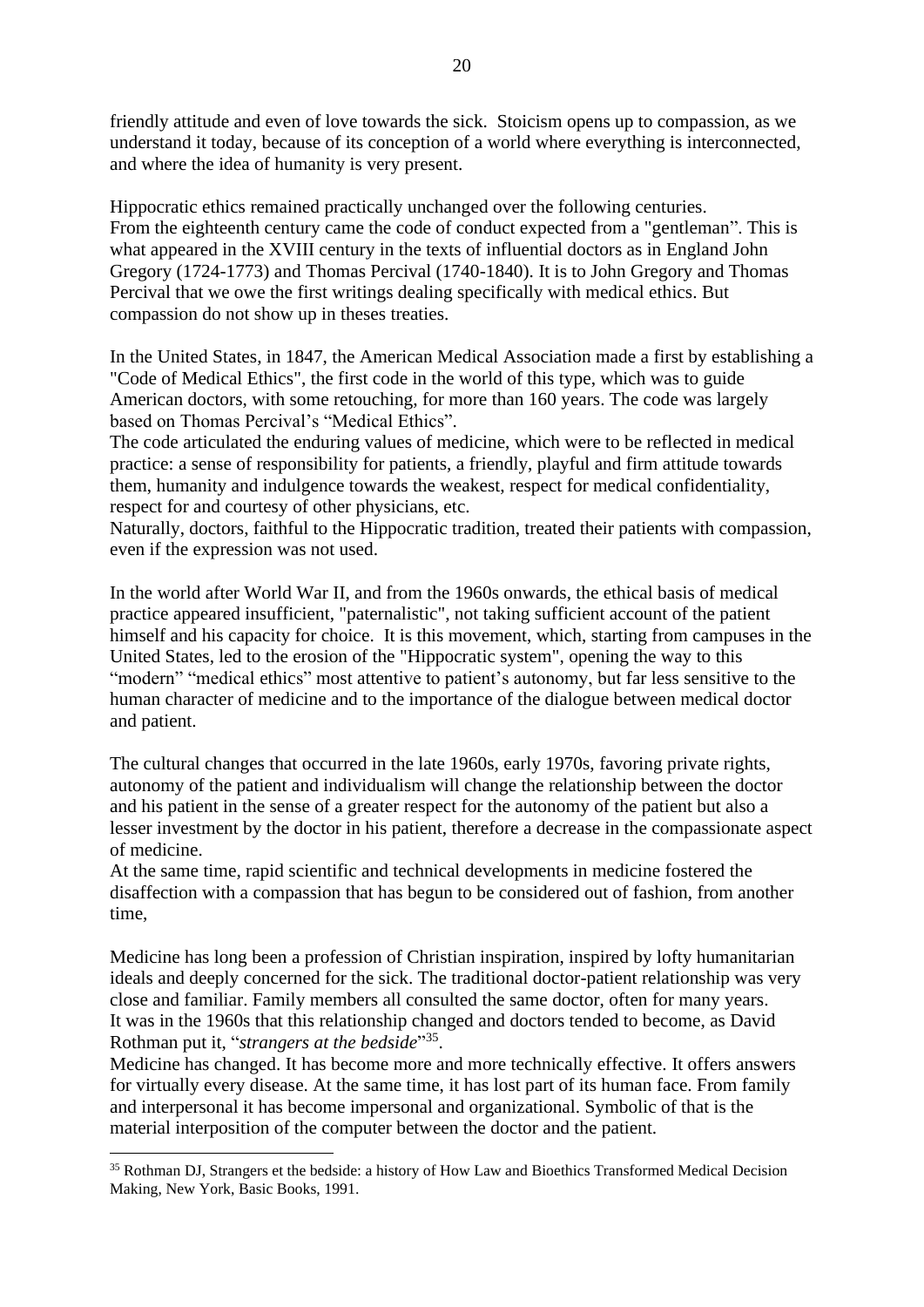Some doctors have gone astray, in their blind interest for research and progress. This has led to new problems in the medical field, this time of a moral nature.

This change was the result of three factors:

the new role of hospitals,

the predominance of science and technology

the development of specializations

The hospital, with its technical qualification and the concentration of modern means of investigation and treatment at its disposal, has become increasingly the place of treatment for all serious conditions.

What we gain in technical efficiency, we lose in humanity. The hospital doctor in the name of efficiency sometimes tends to forget his role of "accompanying" the patient; and the patient then feels himself becoming a number, in a world over which he has no control.

The birth of "bioethics" in 1970-1971 <sup>36</sup>(Van Rensselaer Potter, "*Bioethics: bridge to the future*") did not change anything in this situation because this new approach of medical ethics was mainly concerned with the respect of patient's autonomy.

Yet two new tendencies have more recently emerged in medical practice in reaction to this distancing of the doctor from the patient:

the development of the notion of "*accompaniment*" of the patient, which will give birth to palliative care,

and the development of the "*medicine for the person*" in reaction to the "medicine for the disease".

With respect to the rediscovery of the physician's "companion" role toward the patient, the role of Cecily Saunders (1918-2005) has been crucial<sup>37</sup>. While she was working (1940) as a part-time nurse at St Luke's home for the Dying Poor in Bayswater, Cecily Saunders was struck by the way in which doctors seemed to abandon the sick to their fate, as soon as the treatment became less effective, with no hope of recovery and that death approached. She realized that doctors were disinterested in people who were soon to die and did little to alleviate their pain and suffering.

Wanting to change from within the care given to the dying, she entered Medical School at the age of 33, completing her studies in 1957.

In 1967 Cecily Saunders opened the St Christopher's Hospice, recognized as the first "hospice" to have been conceived with a view to the management of patients at the end of life, relieving them of their «*Total pain*» - the actual concept developed by Cicely Saunders and which is the basis of today's" of pain in palliative care<sup>38</sup>.

<sup>38</sup>Dobson Jill, *An inspirational Nursing Theorist – Dame Cicely Saunders*, Cancer Nursing Practice,12 September 2017, vol.16, n°17, pp.31-34, available at: http://clok.uclan.ac.uk/21363/1/Dobson%2C%20J%20- %20Nursing%20Theorist.pdf.

<sup>36</sup> Van Rensselaer Potter, "Bioethics: bridge to the future" (1971) André Hellegers (1926-1979), 1 July 1971, creation of the "Joseph and Rose Kennedy Institute for the study of human Reproduction and Bioethics" <sup>37</sup>Du Boulay Shirley, *Changing the face of death : the story of Cicely Saunders*, The Faith in action series Exeter : Religious and Moral Education Press, 1985.

Clark David, *Cicely Saunders and her early associates : A kaleidoscope of effects*, in *To comfort always: A history of palliative medicine since the nineteenth century*, Oxford University Press, October 2016.

Clark D, *'Total pain', disciplinary power and the body in the work of Cicely Saunders, 1958-1967*, Socias Science and Medicine, September 1999, vol.49, n°6, pp.727-36.

Wood J., *Cicely Saunders, 'Total Pain' and emotional evidence at the end of life*, Medical Humanities. 12 Mav 2021, May 12:medhum-2020-012107. doi: 10.1136/medhum-2020-012107. Online ahead of print.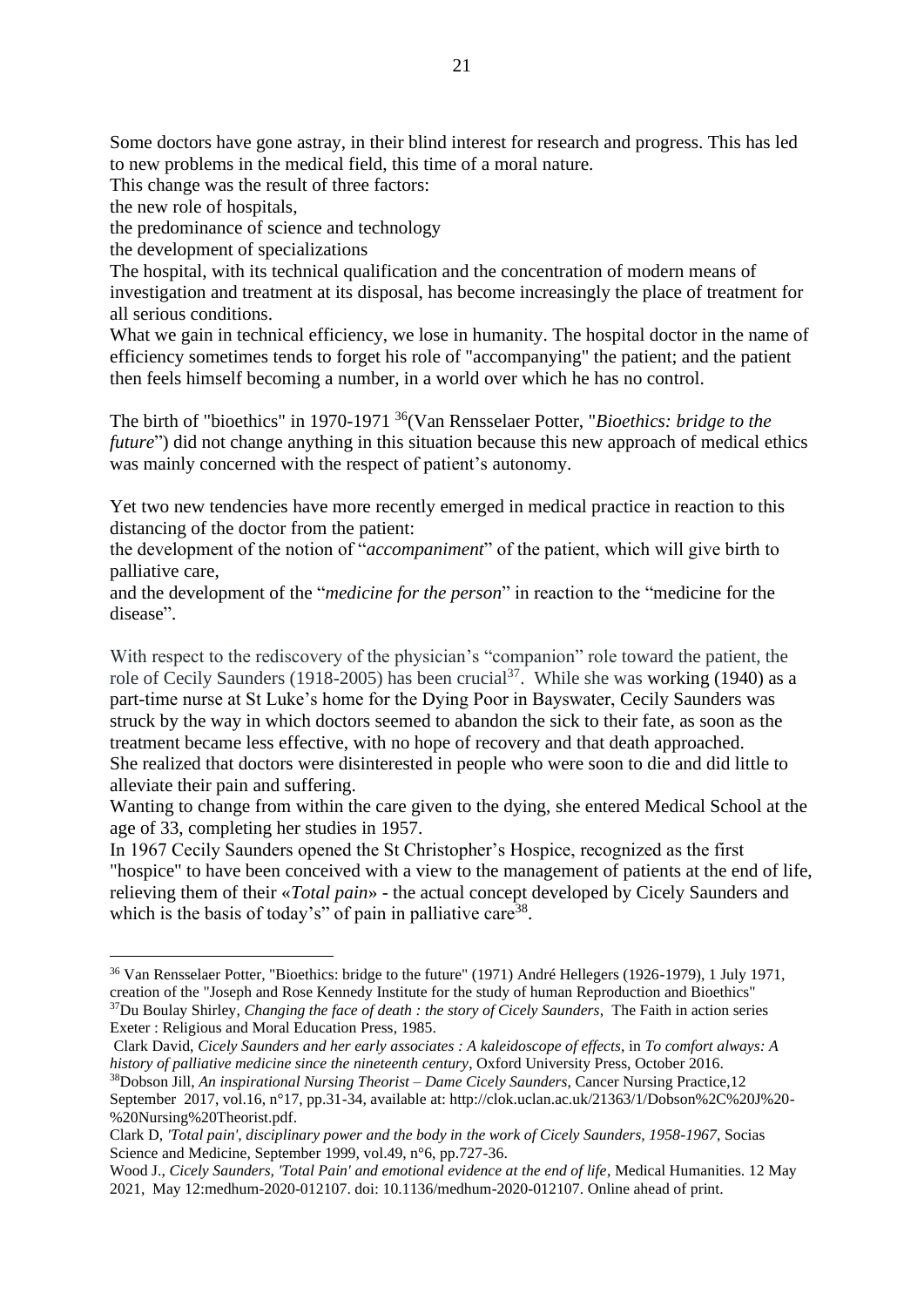St Christopher's took a holistic approach toward healthcare in order to meet the physical, social, psychological and spiritual needs of patients, family and friends. At St Christopher's, the help of many volunteers allowed nurses, specially trained for this task, to accompany medically and psychologically the patient to his/her death. The work of Cecily Saunders was to inspire the development of "palliative care", primarily aimed at alleviating the suffering of patients, by Dr Balfour Mount, at the Royal Victoria Hospital, 1975.

At the same time, some psychologists, inspired by the work of Elizabeth Kübler-Ross (1926- 2004) on the psychological stages experienced by patients on their way to death ("*On death and dying,*" 1969), developed the notion of "accompaniment" of end-of-life patients, helping these patients to do their "death work" (Michel de M'Uzan, 1976<sup>39</sup>, Jean-Hughes Déchaux,  $2001<sup>40</sup>$ . This accompaniment goes hand in hand with a caring attitude inspired by genuine compassion.

The birth and development of "*patient-centered medicine*" in response to "disease-centered medicine", has also contributed to the reversing of the previous shift from humane, Hippocratic medicine to technical, dehumanized medicine by putting the patient in the foreground. The old medicine of the Hippocratic tradition had been criticized for its paternalism. Today we criticize medicine for its lack of communication, its appearance more technical than human, and the disappearance of the "family doctor", the one who knew you and accompanied you.

In response to the excesses of this modern computerized and impersonal medicine, a new proposal has been put forward which aims to restore communication with the patient, taking him/her into account in his/her totality as a "person", and making him/her partner of diagnosis and care. It is "*patient-centered*" medicine as opposed to "common" modern medicine called "disease-centered medicine".

As Eric Galam (2009) noted, "*Paradoxically, the achievements of technical medicine and its growing credibility" have made its failures and limitations "increasingly unbearable." "a growing need for humanity" has emerged. After the almost exclusive fascination of doctors and the population for a body machine to know and explore at best, the need to take into account the subjectivity of patients has developed. In addition to the requirement for quantitative accuracy, the need for qualitative is increasingly clear*. " 41

The patient-centered approach was developed in the 1980s, based on the work of Michael Balint (1896-1970) on «psychosomatic medicine»<sup>42</sup>. It proposed a new model of patient physician relationship.

The main contribution of this approach is to emphasize the personal, subjective aspects of the patient, as well as the psychosocial determinants of his disease. It gives interview modalities to help the physician adopt a truly patient-centered approach. It is a question of proposing to

docs/relation\_medecin\_malade\_pour\_le\_meilleur\_et\_pour\_le\_pire\_281396/article.phtml <sup>42</sup> Balint M, *The doctor, His Patient and the Illness*, London : Pitman Medical, 1957.

<sup>39</sup> M de M'Uzan, Le travail du trépas, dans "De l'art à la mort", Paris, Gallimard, 1977, pp.182-199 <sup>40</sup>Jean-Hugues Déchaux, La mort dans les sociétés modernes : la thèse de Norbert Elias à l'épreuce, L'année Sociologique, 2001, vol.51, n°1, pp.161-184, voir p. 172.

<sup>41</sup> Galam E, Relation médecin-malade: pour le meilleur et pour le pire, Médecine, mai 2009, pp.231-234, John Libbey Eurotext , http://www.jle.com/fr/revues/med/e-

Lakasing Edin, *Michael Balint--an outstanding medical life*, British Journal of Medical Practice, September 2005, vol;55, n°518, pp.:724-725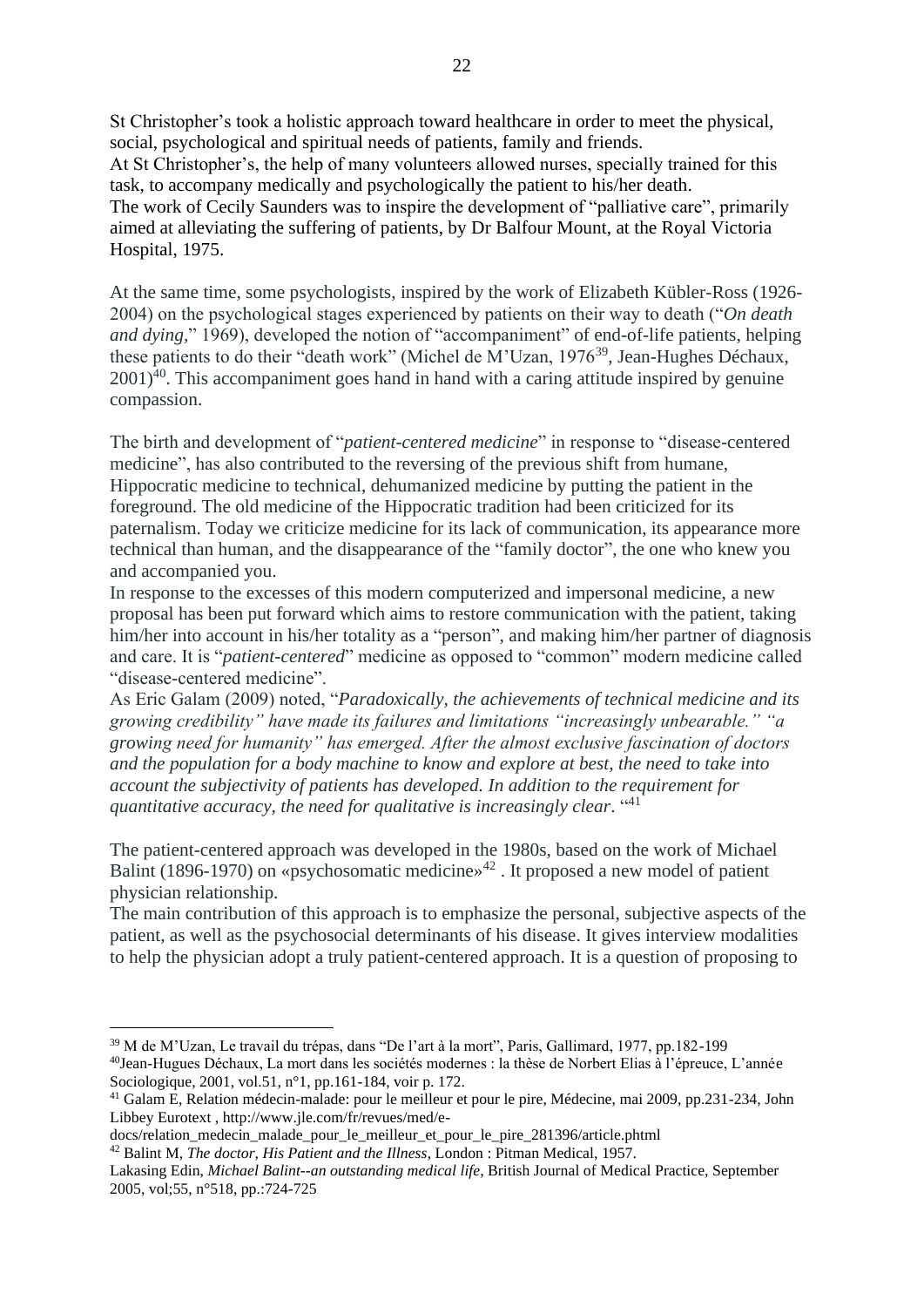the caregivers a mode of functioning allowing a global diagnosis and a treatment that would take into account not only the disease but also the sick person in her wholeness. <sup>43</sup>

In the 1980s, Joseph Levenstein, a South African general practitioner, applied to general practice. the concept of patient-centered medicine already developed by Michael and Enid Balint<sup>44</sup>. In 1982, in an article published in the Canadian Family Physician Journal<sup>45</sup>, he showed the weaknesses of a general medicine too focused on disease and forgetful of the social circumstances that influence this disease. In 1984, in a very detailed article published in the journal "South African Family Practice" <sup>46</sup> JH Levenstein gave several examples of patient-centered general practice consultations. In 1986, he published in collaboration with EC. McCracken, IR McWhinney, MA Stewart, JB Brown JB., all general practitioners, three successive articles on "The patient-centered clinical method", which led to the development of the concept of patient-centered clinical method $47$ .

In essence, patient-centered medicine implies that the physician takes care of the patient's feelings, emotions and moods at the same time as he/she clarifies the diagnosis that underlies the patient's problems.

Attentive listening is the main quality of this new way of practicing medicine. This approach therefore incorporates an important aspect of compassion: that of being "close" to the patient and "feeling" him (Pope Francis, prayer meeting, Community of Sant 'Egidio, 7 October 2021) of "immersing" in the patient, in the words of Pope Francis. (Angelus, St Peter's Square, 17 October 2021), with a view to "discover his/her abilities, and to restore his/her role in the conduct of his/her diagnosis and treatment. The aim of this medicine is to bring the patient to participate more fully in his/her treatment. This improves his/her sense of personal dignity and worth, leading to an improved medical, familial and even social situation.

### 2) Compassion in Medical Practice Today

Compassion is a central virtue in medical practice. It gives medicine its human face. It has regained her place in medical practice today in the form of giving attention to the patient, his

Balint M, *The structure of the training-cum-research-seminars. Its implications for medicine*., The Journal of the Royal College of General Practitioners, April 1969, vol.17, n°81, pp.201-211. voir pp.206-207.

<sup>&</sup>lt;sup>43</sup> C.Attali, L'approche centrée sur le patient, dans HCSP, Haut Conseil de la Santé Publique, L'éducation thérapeutique intégrée aux soins de premiers recours , rapport, 2009 , pp.17-18,

http://www.hcsp.fr/docspdf/avisrapports/hcspr20091112\_edthsoprre.pdf.

<sup>44</sup>. Balint M, Ball DH, Hare ML. *Training medical students in patient-centered medicine*, Comprehensive Psychiatry, July 1969,Volume 10, Issue 4, Pages 249-258.

Balint E, *The possibilities of patient-centered medicine*, The Journal of the Royal College of General Practitioners, 1969, vol.17, n°82, pp.269-276.

<sup>45</sup> Levenstein JH., La médecine familiale a-t-elle un avenir?Canadian Family Physician, January 1982, vol.28, pp.16-18.

<sup>46</sup> Levenstein JH, The Patient-centred general practice consultation, South African Family Practice, September 1984, vol.5, n°9, pp.276-282.

<sup>47</sup> Levenstein JH, McCracken EC, McWhinney IR, Stewart MA, Brown JB, The patient-centred clinical method. 1. A model for the doctor-patient interaction in family medicine. Family Practice, March 1986, vol.3, n°1, pp.24- 30.

Brown J, Stewart M, McCracken E, McWhinney IR, Levenstein J.,The patient-centred clinical method. 2. Definition and application, Family Practice, June 1986, vol.3, n°2, pp.75-79.

Stewart M, Brown J, Levenstein J, McCracken E, McWhinney IR , The patient-centred clinical method. 3. Changes in residents' performance over two months of training.,Family Practice, September 1986, vol.3, n°3, pp.164-167.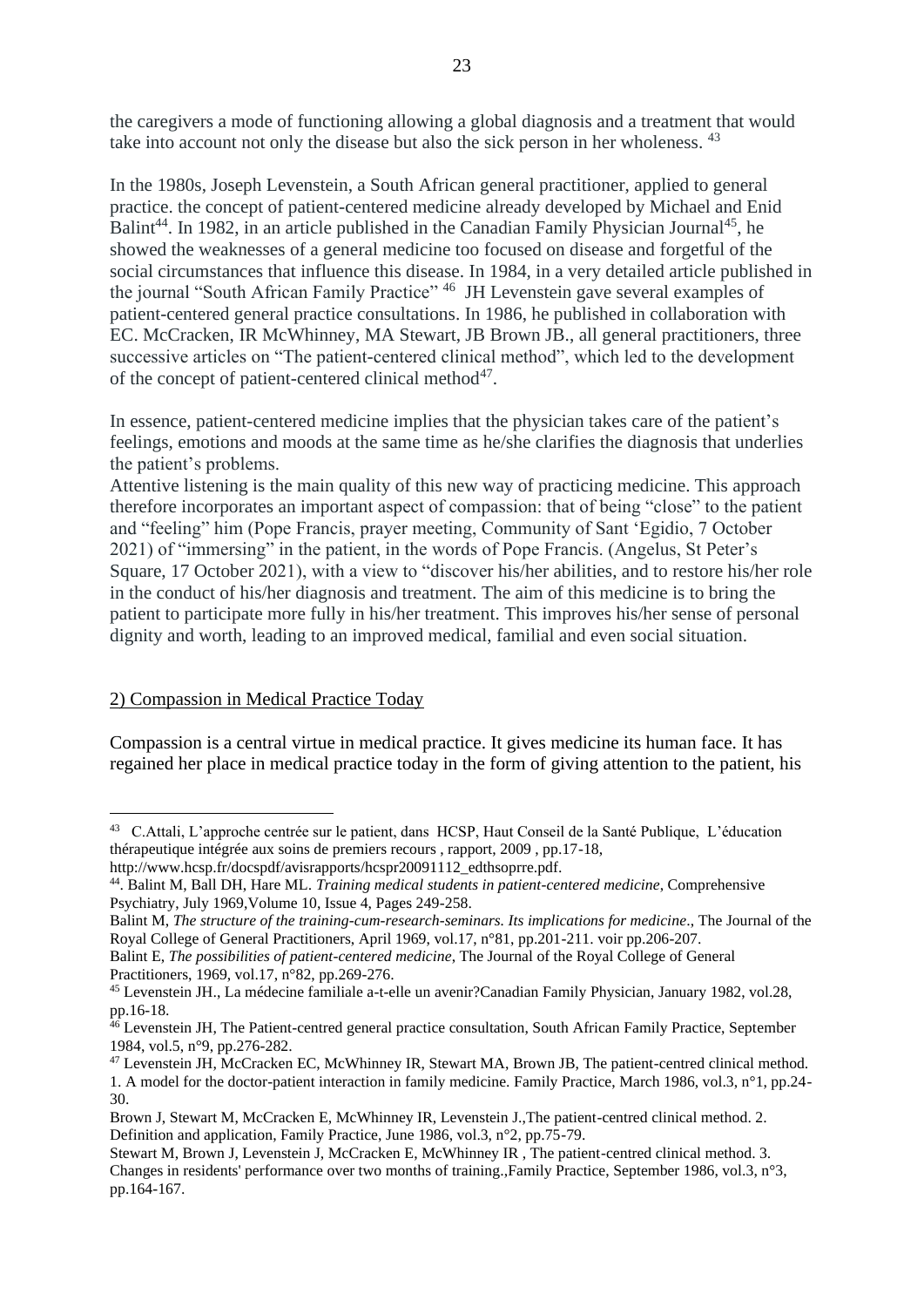history, and his problems. This requires an attentive listening in which the doctor takes time to immerse himself in the patient's physical and emotional problems.

Like all high virtues, it has its greatness and fragility. It requires perseverance and discernment.

It is not simply a matter of developing a "feeling" towards this patient, but of developing the most appropriate "action" towards him, in order to solve what can be solved in his problem. This compassion must, in doing so, forge a balanced relationship with the patient, allowing him to act, to take responsibility over his person, not to be reduced to a single "receive".

Anne Fagot-Largeault, honorary professor at the Collège de France (chair in philosophy of biological and medical sciences), psychiatrist at Assistance publique - Hôpitaux de Paris 2, and member of the Académie des Sciences since 2002, has a good grasp of the problem of this compassion in the medical environment, with its difficulties and limitations, when she writes:

"*To work in a care setting is to be exposed by one's profession to meet daily the pain and distress of others. By striving to remedy it, the caregiver (doctor, nurse, psychologist, veterinarian...) shows that he is sensitive to this distress. Suffering from the suffering of others, and doing their best to alleviate that suffering, is what motivates caregivers*."<sup>48</sup> This attitude of medical doctors to "*go to those who are suffering and help them, to do them good*", characteristic of compassion, would be connatural for them, seems to suggest Anne Fargot-Largeaut, "*because they are sensitive to the call of suffering*". This reflection is interesting because it presupposes that there is a "medical vocation" in which a reaction against the suffering of others would enter, that would cause "most caregivers" to "*reach those who are suffering and to help them.*"<sup>49</sup>

Behind this compassion "*initial motivation of most caregivers*" which may have driven these medical doctors or nurses to choose their profession, there would be, according to Anne Fargot-Largeaut, "a whole implicit philosophy" in which she, unfortunately, does not enter,

In fact, that the medical profession is not like any other profession but comes from a specific vocation to help, to do good to others, is not a new idea proper to Anne Fagot-Largeault. It has dominated the "philosophy of Medicine" since Hippocrate and Galien to the care of the sick in the hospices till their closing down in the ninetieth century withy the creation of hospitals. In the medieval times, care of the sick was done by religious people, who dedicated their lives to this office, seeing Christ in the miserous they cared for. Here we come, from one way or the other, to the secret of this vocation: an extended capacity for compassion, going beyond the isolated case to reach common good.

Pope Francis has clearly discerned this link between compassion and commong good , which is lived by healthcare people, and was exemplified by their dedication during the "first wave" of COVID-19 epidemics.

Pope Francis precised his thinking about this link in his homily for the first vespers of the Solemnity of the Blessed Virgin Mary, Mother of God and the Te Deum of Thanksgiving, in December 31 2020. He spoke first of the COVID 19 pandemic which made some people murmur against God. Then Pope Francis goes on using the parable of the Good Samaritan (Luke 10, 25-37) to support his defence of God's compassion for humanity, even when God looks silent: the apparent "silence of God" while the man was beaten up to half-death drove

<sup>48</sup> Fagot-Largeault Anne, *Sur la Compassion*, In *Médecine et Philosophie*,Presses Universitaires de France, 2010, p.244.

<sup>49</sup> Fagot-Largeault Anne, *Sur la Compassion*, In *Médecine et Philosophie*,Presses Universitaires de France, 2010, p.245.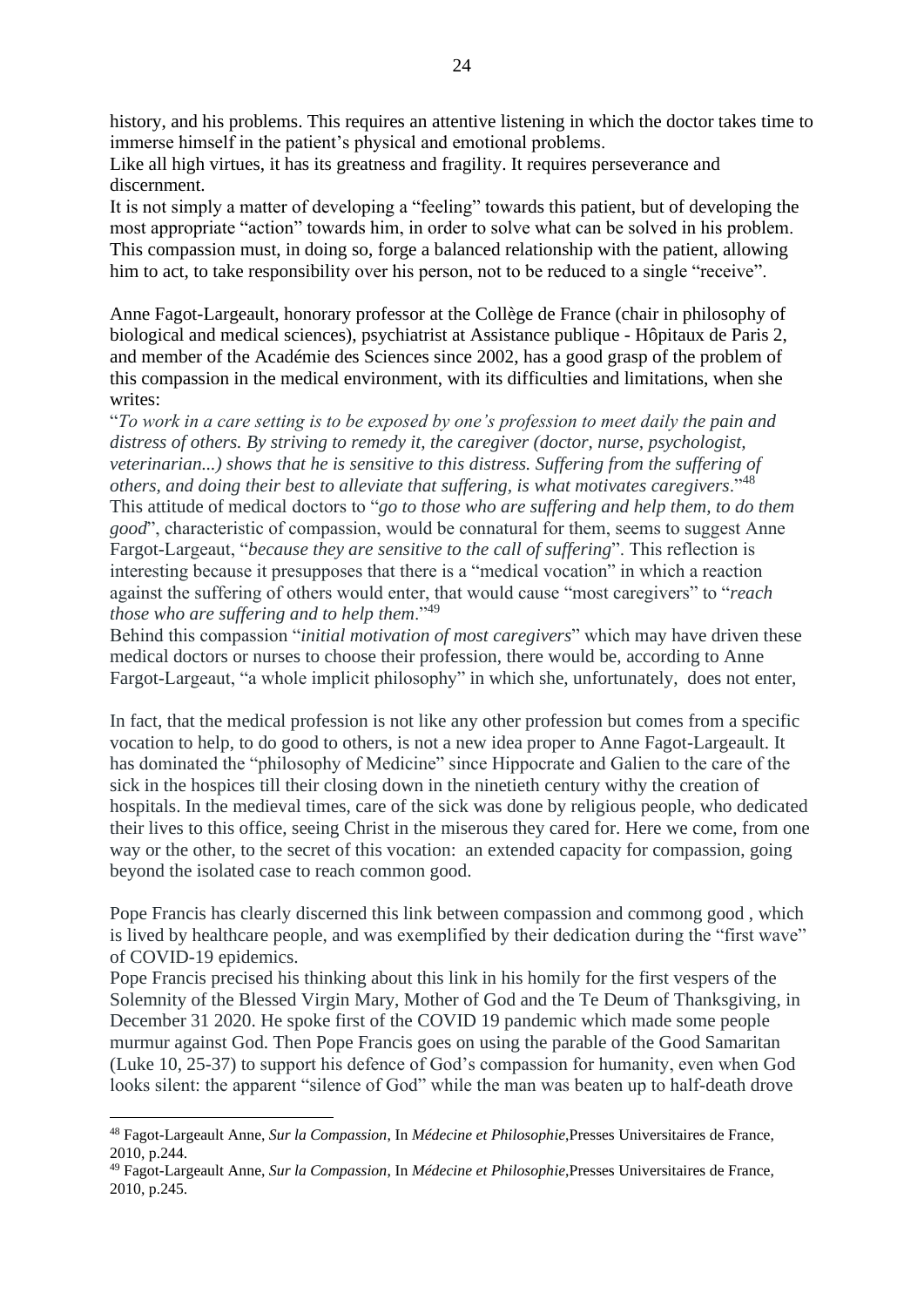the Samaritan to have compassion toward him and to act accordingly for the good of the victim:

"*The good Samaritan, when he met this poor man half-dead on the side of the road, did not give him a speech to explain the meaning of what had happened to him, perhaps to convince him that it was actually good for him. The Samaritan, moved by compassion, bent over this stranger, treating him as a brother, and took care of him, doing everything in his power* (cf. Luke 10:25-37).

*Here, yes, we can perhaps find a "meaning" in this drama that is the pandemic, as in the other scourges that strike humanity: that of awakening compassion in us and provoking attitudes and gestures of closeness, care, solidarity and affection*."

It is about these acts of care and solidarity s that Pope Francis widened now his speech to underline that compassion has a "Common Good" dimension, illustrated by the selfless gestures of so many people in the face of the pandemic:

"*Many have tried to make the burden of the ordeal more bearable without making a fuss. Through their daily commitment, animated by love of neighbour, they have realised the words of the Te Deum hymn: "Every day we bless you, we praise your name for ever".* 

*"But tonight, our thanks go to all those who strive every day to make their families live in the best possible way and to those who commit themselves to service for the common good*." This "common good" dimension of compassion has been demonstrated in times of Covid 19 strains, during the "first wave" of the epidemics, especially by the example of healthcare people, added Pope Francis.

"*Health care workers — doctors, nurses, volunteers — are on the front lines, and that is why they are in a special way in our prayers and deserve our gratitude; as well as many priests, religious, who have given with generosity and dedication. But tonight, our thanks extend to all those who strive every day to make their families live in the best possible way and to those who commit themselves to the service of the common good. (…) They truly seek the good of all, the common good, the good from the most disadvantaged. All this cannot happen without grace, without the mercy of God*."

They showed a genuine compassion because they acted without any reward other than that of doing good. They gave up something of themselves, their own comfort, their time, their possessions, to give it to others. This is true compassion, and a compassion that goes beyong the isolated case of need to reach the dimension of common good. The intuition about the "medical vocation" expressed by Anne Fagot-Largeaut may find there some answer, from the words of Pope Francis.

However Anne Fargot-Largeaut<sup>50</sup> has a narrower view about the "*whole implicit philosophy*"of medical care she evokes. She links it to humanitarian sensibilities which would feel suffering as "*an injustice against which one has to fight*". She adds:"*This philosophy has been made explicit by many humanitarian organizations that provide medical assistance to the poorest populations*." <sup>51</sup>. Such feelings do exist in some medical doctors or nurses, driving them to help in foreign continents, but they do not explain medical vocation, as a vocation to help the suffering person, whoever she/he is. The explanation of Pope Francis is more convincing, even if medical vocation remains in itself a mystery, like all true, demanding and in the same time fulfilling vocations.

However, according to Anne Fagot-Largeault, this same philosophy or motivation of caregivers, which would naturally lead them to an attitude of compassion, could be quite

<sup>50</sup>Fagot-Largeault Anne, *Sur la Compassion*, In *Médecine et Philosophie*,Presses Universitaires de France, 2010, pp.245-246.

<sup>51</sup> Fagot-Largeault Anne, *Sur la Compassion*, In *Médecine et Philosophie*,Presses Universitaires de France, 2010, pp.245-246.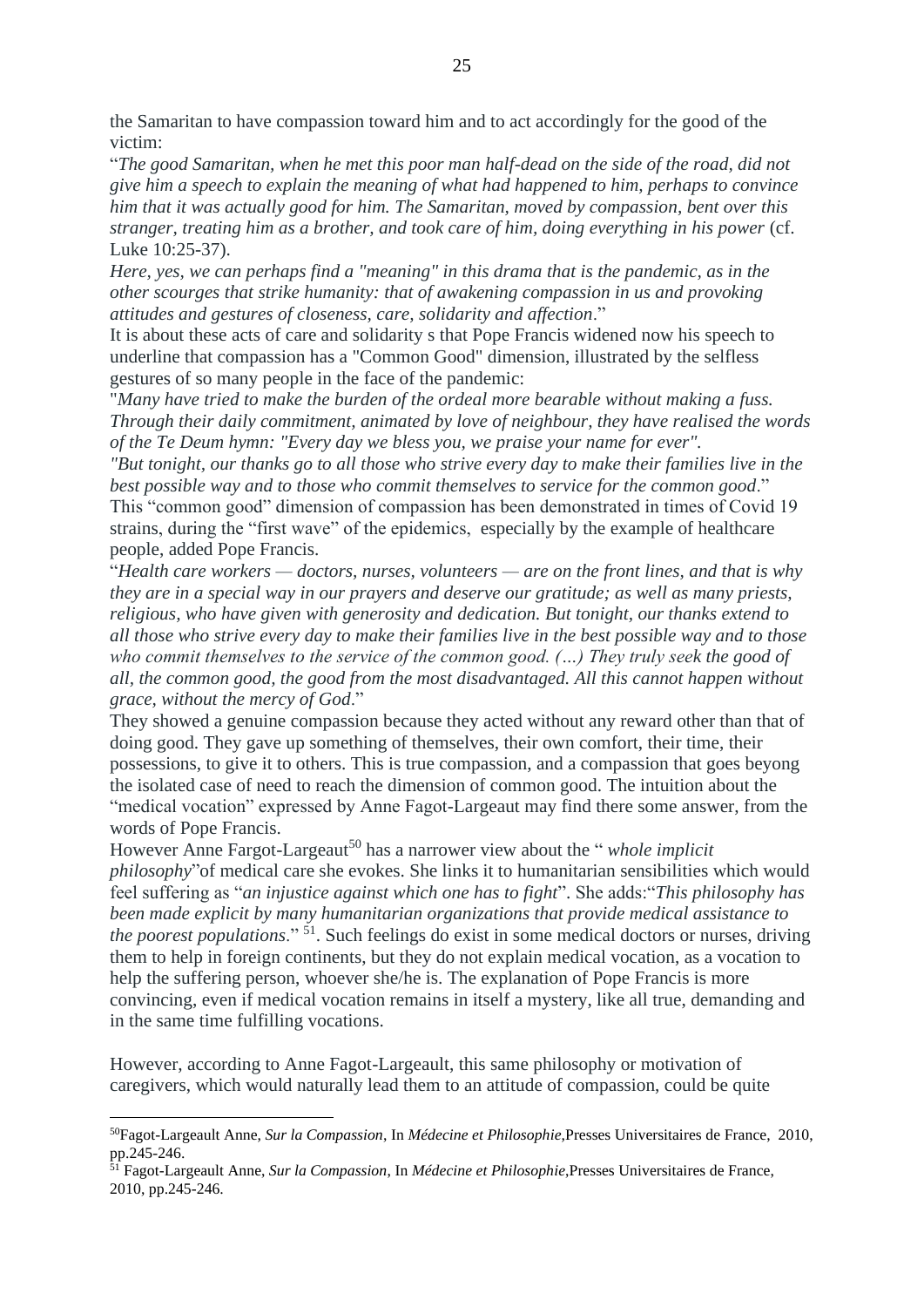fragile and could lead them to an opposite attitude of harshness, "*when motivation is lost*", such harshness that is found in some doctors, nurses, this harshness that the patient does not understand and that causes him to suffer:

"*There are caregivers who are indifferent, even cruel. Can one, should one become immune against compassion? What are the consequences of a relationship of care without the compassionate dimension?*" 52 These are some of the questions that arise as soon as compassion is objectively considered among caregivers, in its variation from one to one another caregivers. There are compassionate caregivers, there are indifferent, even openly unpleasant and hostile caregivers. Why?

The compassion misunderstood by the young caregiver, hospital extern, or intern, nurse-intraining, if it is situated at too high a level of requirement, as a value and attitude, could lead, at the beginning of his-her career, the young doctor, or nurse, to disillusionment, to failure, to a withdrawal into technicality. It is the "*compassion fatigue*" often evoked in medical literature. 53

Compassion must therefore be balanced, compatible with the daily, almost routine, exercise of the profession, and be based on good habits, like all virtue, and on constant discernment, to avoid any exhausting adventure. It must also do its part to the human frailty of the caregiver, to his vulnerability. The caregiver should realize that if the patient is a victim, he too, by entering into compassion, becomes a victim, participates in the suffering of the other, even if he does not realize it. If the young healthcare provider does not care to that personal and risky excessive involvement in the sufferings of/his/her patients and becomes too affected psychologically by these situations, then he/she may enter into a traumatic, unbalanced experience of compassion, that drains energy, and lead him/her to build a shield of indifference, a "withdrawal of affects" to protect his/her self, that goes contrary to compassion. These "*caregivers must "shield themselves" from the horrors they encounter on a daily basis: if they did not protect themselves by making themselves insensitive, they would "crack" morally" 54;*

This is what Anne Fagot-Largeaut explains:

L'usure de compassion : comment la reconnaître et la prévenir ? L'appui, 02 octobre 2020,

https://www.lappui.org/fr/actualite/l-usure-de-compassion-comment-la-reconnaitre-et-la-prevenir/ Derdour-Campos Julien, La fatigue de compassion : état des lieux des connaissances, aspects cliniques : enquête transversale, multicentrique auprès de soignants intervenant dans les services de psychiatrie en milieu carcéral, Médecine humaine et pathologie, 2018, Thèse, Université de Caen Normandie.

Cocker F, Joss N., *Compassion Fatigue among Healthcare, Emergency and Community Service Workers: A Systematic Review*, International Journal of environmental Research and Public Health, 22 June 2016, vol.13, n°6, 618. doi: 10.3390/ijerph13060618.

<sup>52</sup> Fagot-Largeault Anne, *Sur la Compassion*, in *Médecine et Philosophe*, Presses Universitaires de France, 2010, pp.243-260. Voir p.2.

<sup>&</sup>lt;sup>53</sup>Prévenir et reconnaître l'épuisement professionnel et l'usure de compassion chez les fournisseurs de services de santé intervenant auprès de personnes âgées, EENet Connect.

https://kmb.camh.ca/fr/eenet/documentation/prevenir-et-reconnaitre-l'epuisement-professionnel-et-l'usure-decompassion-chez-

les#:~:text=Une%20usure%20de%20compassion%20se,)%2C%20anxi%C3%A9t%C3%A9%20ou%20d%C3% A9pression13.

Sinclair S, Raffin-Bouchal S, Venturato L, Mijovic-Kondejewski J, Smith-MacDonald L, Compassion fatigue: A meta-narrative review of the healthcare literature, International Journal of Nursing Studies, April 2017, vol.69, pp.9-24.

Peters E, *Compassion fatigue in nursing: A concept analysis*, Nursing Forum, October 2018, vol.53, n°4, pp.466- 480.

Cavanagh N, Cockett G, Heinrich C, Doig L, Fiest K, Guichon JR, Page S, Mitchell I, Doig CJ, *Compassion fatigue in healthcare providers: A systematic review and meta-analysis*, Nursing Ethics, May 2020, vol.27, n°3, pp.639-665.

<sup>54</sup> Fagot-Largeault Anne, *Sur la Compassion*, in Médecine et Philosophe,Presses Universitaires de France, 2010, p.246.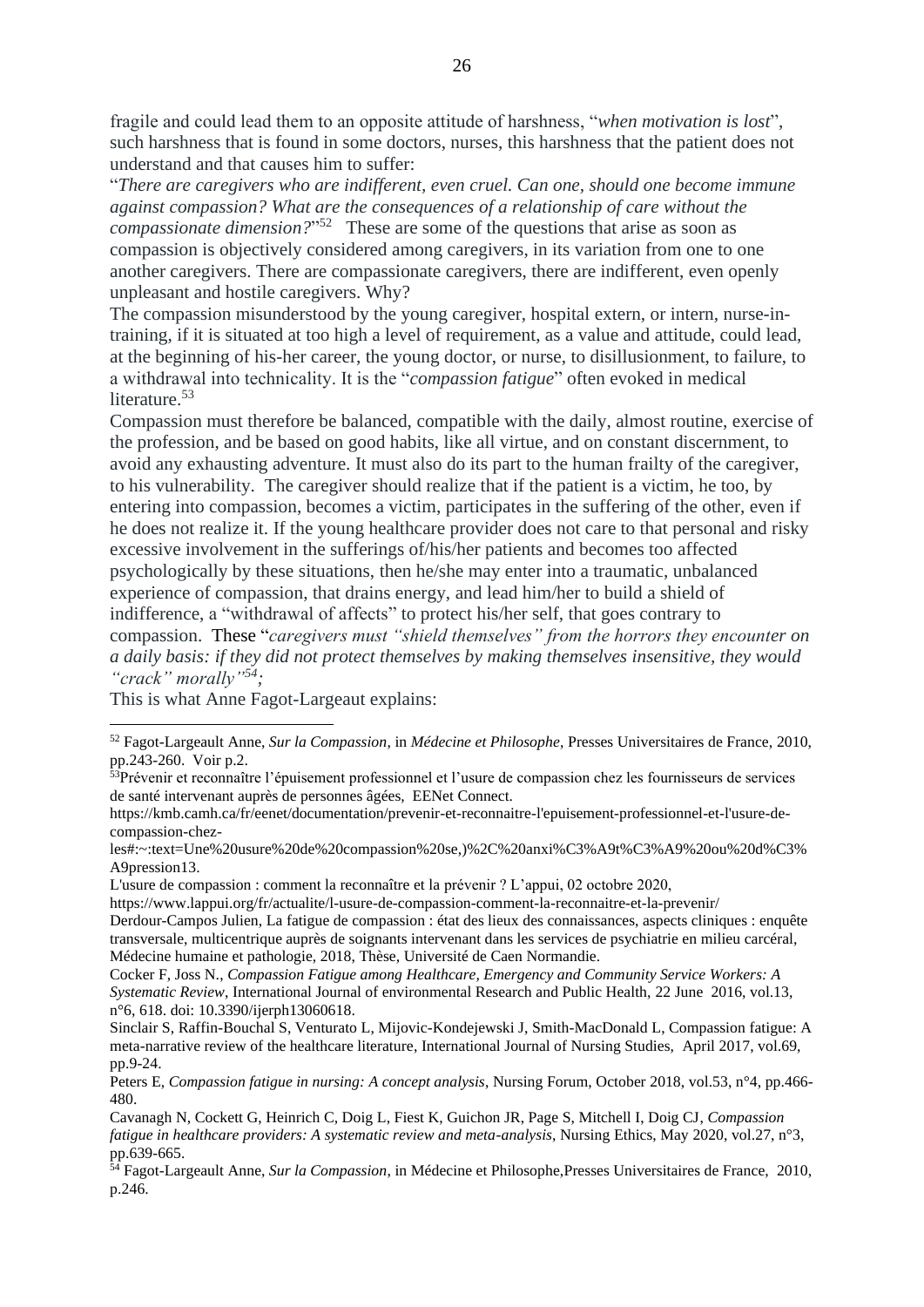*"It is not uncommon for young medical and nursing students, who have begun their learning with great humanitarian zeal, to become, after a few years of practice, indifferent, hasty, evasive and even cynical practitioners, who no longer listen to the sick, despise their infirmities, neglect to treat their pains, comment on their miseries with vulgarity, perform without premedication technical gestures (colonoscopy, curettage) which, in another context, would be described as acts of torture. This resistance to emotion caused by the misfortune of others, which presupposes the building of internal barriers to avoid compassion, is partially institutionalized"<sup>55</sup>*

These young healthcare givers who move from compassion to indifference or even harshness of heart, often justify this change "by very common rationalizations". And here we enter into this "apology" that they quickly give to his new hardness of heart. They say:

*"This insensitivity would occur naturally: "You get used to everything." Second, emotion distorts judgment: making rational diagnostic and therapeutic decisions requires objectivity that excludes empathy*." <sup>56</sup>

Then these dangerous inner thoughts because pernicious, ideological, very comfortable in the individualistic, liberal society, imbued with the idea of «*progress*» which is ours. The young medical professional, *externe, interne* in the hospital or already medical doctor or nurse fully rejects compassion as something from the past, outdated. He/she says:

*"The compassionate attitude is obsolete: it was the result of an ignorant and powerless medicine; it marked a time when there was nothing better to offer to the patient than to feel sorry for himself; that time is over; now, we have a scientific, technologically armed medicine; we have no time to lose in psychological cataplasms (this is delegated to the psychiatrist*) »<sup>57</sup>

We cannot reduce, as already said, compassion to pity, the ambiguity of which we know. This is especially true in the medical field. Yet the feeling of pity is the starting point of the compassion movement. It is because he is "*moved in the bowels*" in the face of the suffering of others that Jesus immerses himself in this suffering to carry out the healings mentioned in the Gospels, even though he is not a "healer" and the mission he has received from the Father is to "to proclaim the Word". "Pity" comes first and has to be kept alive although it is a subjective feeling, and can lead to attitudes of privilege or, on the contrary, of discrimination, negative selection.

For the healthcare professional it is necessary, and healthy to prove a capacity to pity in his/her professional wok, opened to compassion, while avoiding both an excessive involvement in the suffering of patients, leading to "*compassion fatigue*" and, at the opposite, the development of a "shield of self" through "hardening of the heart" which isolates from the patient and goes against the "Hippocratic spirit" of medicine, that is against "medical vocation".

Compassion in the medical field must therefore give its rightful place to pity while seeking a certain objectivity, by following "guiding lines" that avoid sideslipping, one way or the other. To do so, compassion should have a "professional character", based on the Hippocratic notion of a benevolent and beneficent care, serious and competent, attentive to the patient and his/ger

<sup>55</sup> Fagot-Largeault Anne, *Sur la Compassion*, in Médecine et Philosophe,Presses Universitaires de France, 2010, p.246.

<sup>56</sup>Fagot-Largeault Anne, *Sur la Compassion*, in Médecine et Philosophe,Presses Universitaires de France, 2010, p.246.

 $\frac{57}{10}$  Fagot-Largeault Anne, Sur la Compassion, in Médecine et Philosophe, Presses Universitaires de France, 2010, p.246.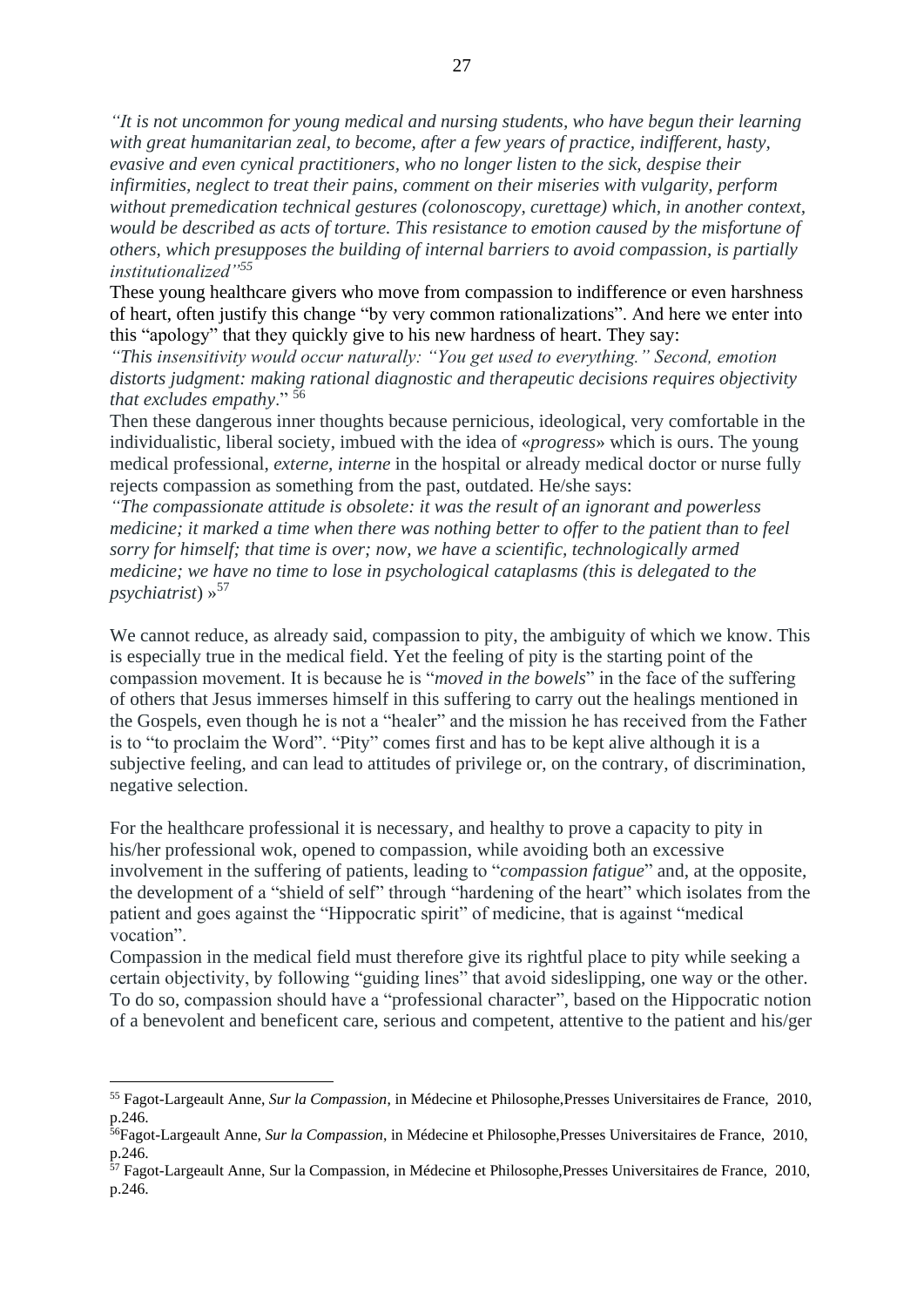singularities and proper needs, provided in the same way to all patients, without preference or discrimination.

From this last reflection pointing to an healthcare of quality, up to date, given without discrimination, in the same way to all, countering the subjective trend coming from pity alone, Anne Fagot-Largeaut comes to remind us, as an actual example, of the professional and ethical value of the demands placed on military physicians, sometimes against their own feelings, in the service they have to provide to all patients who present themselves to their services, without discrimination or preference. We find this expressed in particular by Article R4127-7 of the French Code of Medical Ethics:

*"The doctor must listen to, examine, advise or treat with the same conscience all persons whatever their origin, their morals and their family situation, their belonging or nonappartenance to a particular ethnic group, nation or religion, their disability or medical condition, their reputation or the feelings they may have towards them. He must help them in all circumstances.*

*He must never depart from a correct and attentive attitude towards the person examined*" In those professional situations, which expose the non military medical doctor to subjective attitudes of discrimination or preference, linked to preferential or selective pity, the code of medical ethics could call up for a "*duty of compassion*" specific to health caregivers, which would avoid the subjectivism of pity alone, and would lead rationally to actions, objectively beneficial to the patients:

"*Renate Justin<sup>58</sup> , a lung specialist in North America, reminds us that medical ethics requires the military doctor to treat with the same dedication the wounded friends and enemies, requires the prison doctor to treat the criminals with humanity, requires the Jewish doctor to look after with benevolence the patients whom he knows have Nazi convictions. It holds the duty of compassion (or attention to the suffering of the other) for a medical obligation, as well as the obligation of competence (continuing education), or the obligation of respect. But compassion is not something that can be ordered ("compassion is not something that can be turned off and on). Dr. Justin, about a lived history, concludes that if she has no compassion for a given patient, she should suggest to that patient to go and see another practitioner*." <sup>59</sup>

This "duty of compassion" of caregivers also extends beyond the realm of subjective pity to include the objective duty of professional competence. If there is true compassion, it does not dwell on the feelings that one feels towards the suffering, but it seeks immediately to help, medically, this suffering. True compassion thus presupposes the professional seriousness and the quality of the medical response, ensured by a continuous updating of technical knowledge and practices. It is interesting to note that this medical aspect of professional competence is often overlooked by philosophers and bio ethicians.

### **CONCLUSION**

The choice of compassion as a theme of reflection for FEAMC in the preparation for the synod, is not the fruit of a superficial option, to make a triplet with communion and mission.

<sup>58</sup> Renate Justin, « *Can a physician always be compassionate* ? », Hastings Center Report,30 (4), 2000, p. 26-27.2. .

<sup>59</sup> Fagot-Largeault Anne, Sur la Compassion, in Médecine et Philosophe,Presses Universitaires de France, 2010, p.252.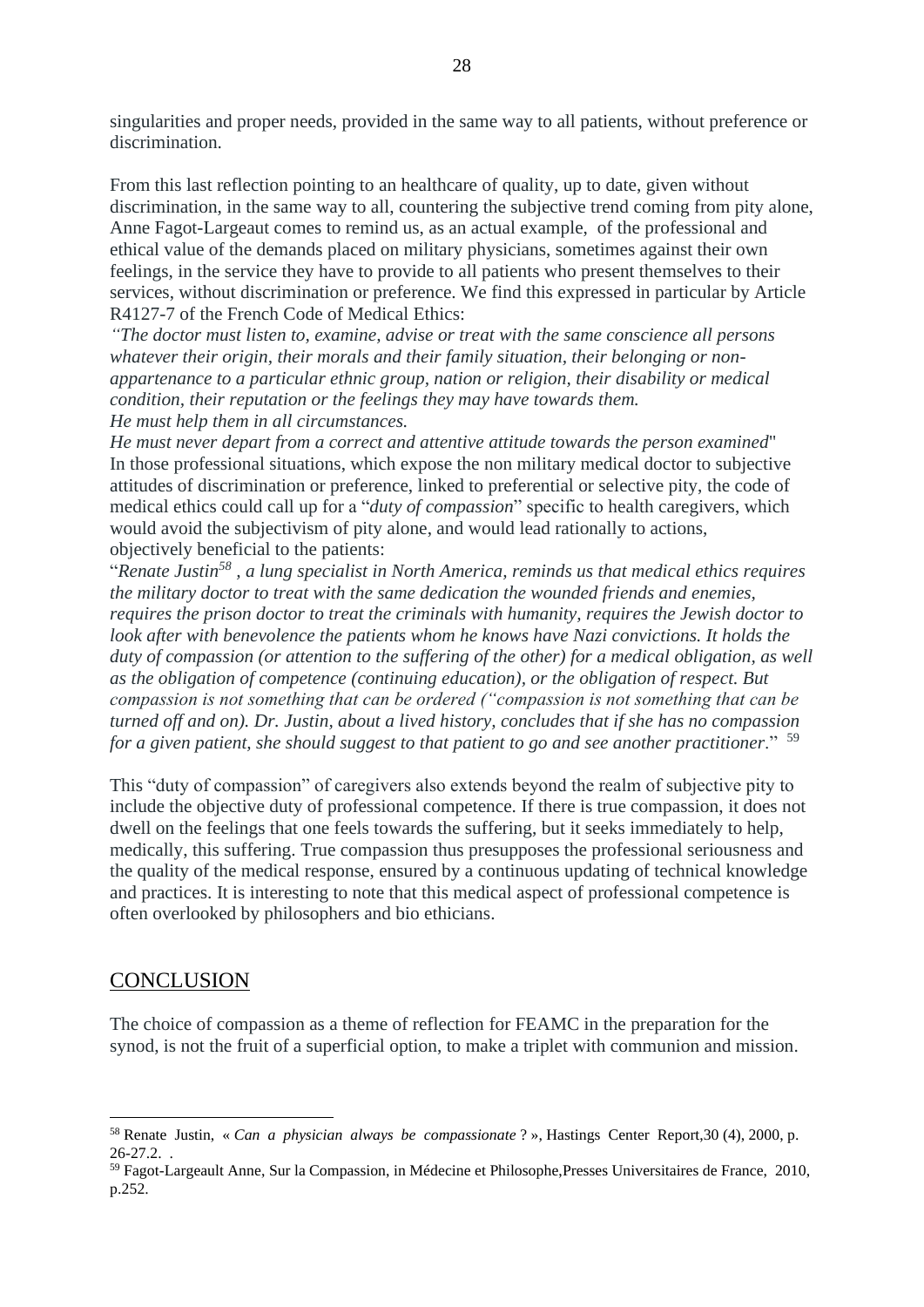It is a significant choice. Just as Saint John Paul II was seized by God's mercy, so too is Pope Francis seized by God's compassion, which is indeed close to Mercy. He proposes to us this "style of God", in order that we become, in turn, also "compassionate" toward the other.

On October 2021, Mathilde de Robien $^{60}$  gathered in a kind of questionnaire the main points put forward by Pope Francis on the theme of compassion, so that our compassion would be true compassion and not mere pity. Let's summarize them:

Compassion is the "sacramental" *of God's closeness to us, a closeness that abandons no one along the side of the road*". said Pope Francis in his message for World Mission Day 2021. This implies that we too do not abandon anyone at the side of the road, even if his situation appears to us, in our own fragility, as hopeless, without a way out.

Compassion is then like "*the lens of the heart*", Pope Francis emphasized in his homily at Saint Martha's House in September 17 2019. "*It makes you see the realities as they are*", instead of turning your head or falling into indifference. "*Thus, on the one hand, there is the gesture of Jesus: always compassion; and on the other, the attitude of the disciples, selfish*». The pope invited us at that point to conduct an examination of conscience: ""*Do I usually look the other way? Or do I allow the Holy Spirit to place me on the path of compassion?"*

*God's compassion is not pity: the two things have nothing to do with each other*", Pope Francis advised in his homily of October 2015 in the chapel of *Domus Sanctae Marthae*. Compassion is not a feeling of pity, like the one we feel for example when we see a little dog dying on the road, explained Pope Francis. But it is to place oneself "*in the difficulty*" to put oneself "*in the situation of the other*", as God did, "*and this is why he sent his son*".

"*Compassion, love, is not a vague sentiment, but means taking care of the other even paying for him*" said Pope Francis, in a commentary on the parable of the Good Samaritan (address to the General Audience on 27 April 2016). "*It means compromising oneself by taking all the steps necessary to approach the other person to identify with him*."

Moreover, he added, one does not choose one's neighbor! Compassion must be able to be exercised with everyone, without "*classifying people by sight*" into "*who is next and who is not*". Everyone can become everyone's neighbor: *"You can become neighbor to any needy person you meet, and you will know that you have compassion in your heart, that is, whether you have the capacity so suffer with the other".*

To this list must be added an essential characteristic of compassion, which opposes it to mere pity: compassion pushes us to act to help others, despite our fragility and vulnerability, without any guarantee of success. And this action aims to give back to the other a certain ability to act, a self-esteem, a dignity. This was perfectly understood by Dame Cecily Saunders accompanying the end of life of her patients at St Christopher Hospital<sup>61</sup>.

In this regard, Agata Zielinski had these rights words which sum up compassion as a participation in the suffering of the other that leads to a proportionate action that do not lower the other in a position of only receiving but contribute to the restoration of his/her self-esteem and dignity:

 $60$ Mathilde de Robien, Les questions du Pape pour mesurer sa compassion, Aleteia, 18/10/2021, https://fr.aleteia.org/2021/10/18/les-questions-du-pape-pour-mesurer-sa-compassion/

<sup>61</sup> Lamau Marie-Louise, *Cicely Saunders à la naissance des soins palliatifs*, in « *Revue d'éthique et de théologie morale* », 2014, vol 5, n°282, pages 55 à 81.